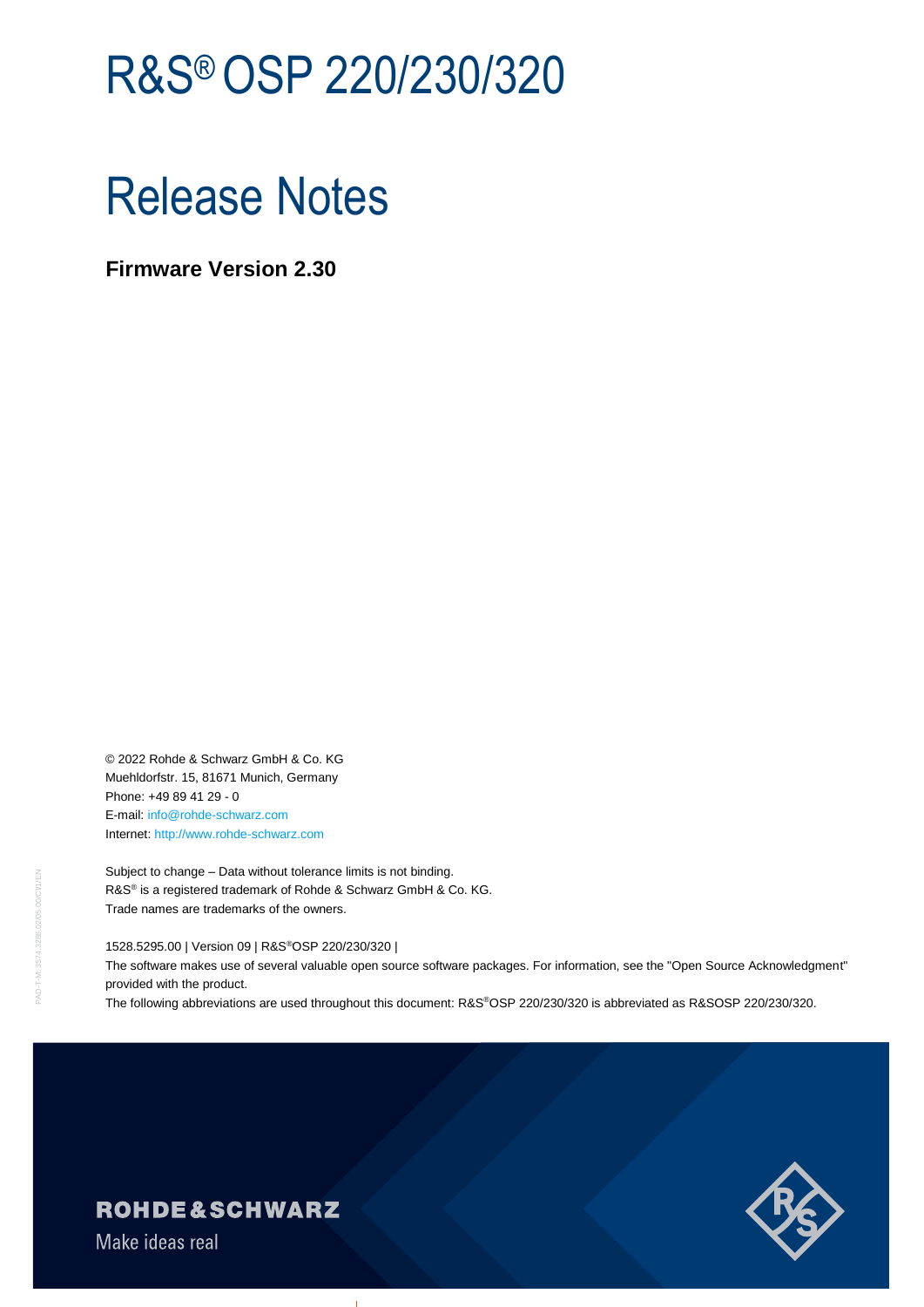## **Contents**

| 1            | Information on the current version and history 3 |  |
|--------------|--------------------------------------------------|--|
| 1.1          |                                                  |  |
| 1.2          |                                                  |  |
| 1.3          |                                                  |  |
| 1.4          |                                                  |  |
| 1.5          |                                                  |  |
| 1.6          |                                                  |  |
| 1.7          |                                                  |  |
| 1.8          |                                                  |  |
| 1.9          |                                                  |  |
| 1.10         |                                                  |  |
| $\mathbf{2}$ |                                                  |  |
| 3            |                                                  |  |
| 3.1          |                                                  |  |
| 3.2          |                                                  |  |
| 3.3          |                                                  |  |
| 3.3.1        |                                                  |  |
| 3.3.2        |                                                  |  |
| 4            |                                                  |  |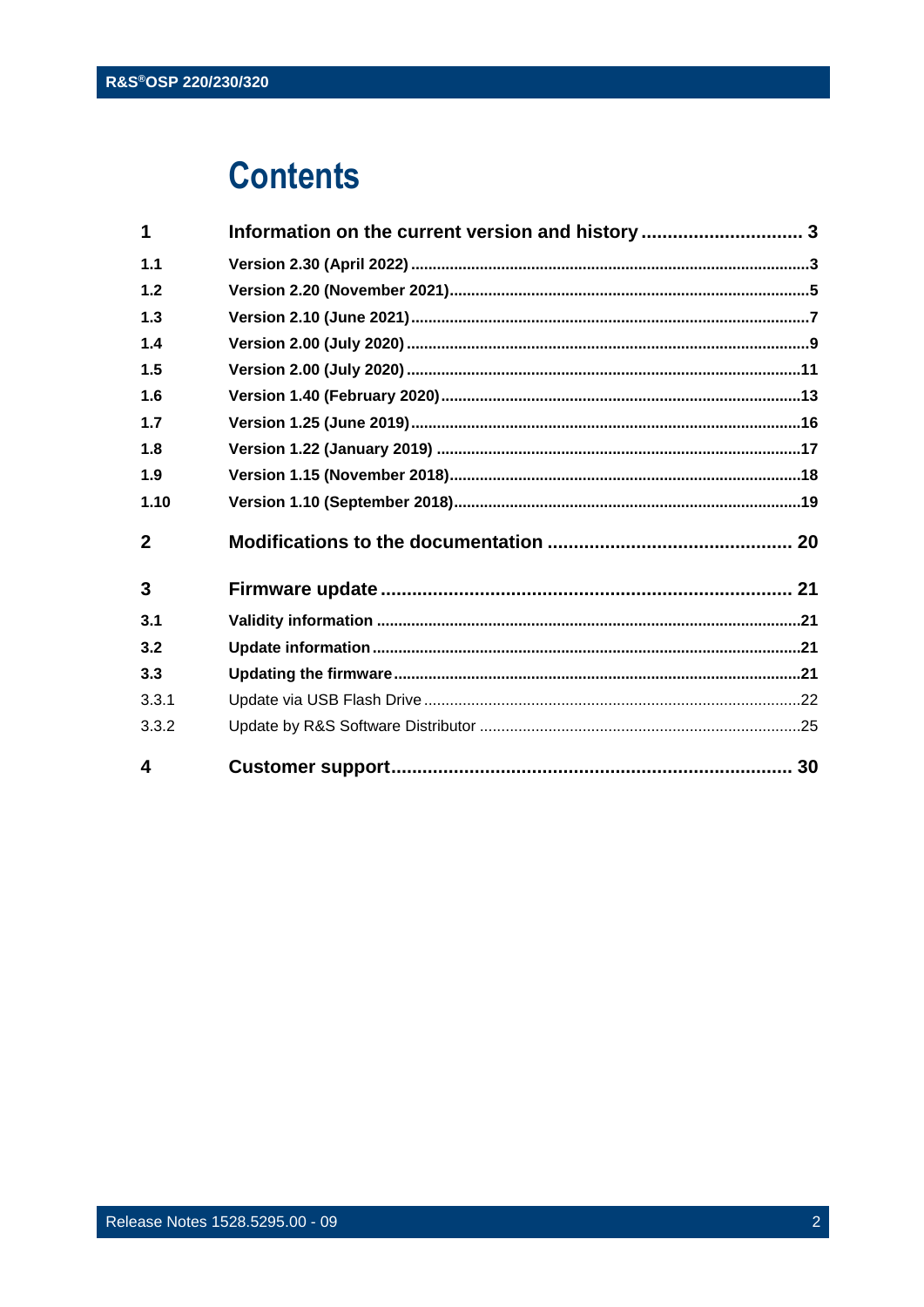## <span id="page-2-0"></span>**1 Information on the current version and history**

### <span id="page-2-1"></span>**1.1 Version 2.30 (April 2022)**

#### **Firmware package contents**

| Version | <b>Contents</b>               |
|---------|-------------------------------|
| 2.30    | Firmware v02.30.016           |
| 7.1     | FPGA Application (no changes) |

#### **New functionality**

| <b>Version</b> | <b>Functions</b>                                                     |
|----------------|----------------------------------------------------------------------|
| 2.30           | Support of new modules OSP-B112V.61 and OSP-B112V.62.                |
| 2.30           | Support of new hardware box TS-PRE1850 for OSP-B153B.                |
| 2.30           | Self-test with textual test report via GUI and SCPI remote commands. |
| 2.30           | Adjustment of internal touchscreen brightness via GUI.               |
| 2.30           | SCPI remote command to read OSP device uptime.                       |
| 2.30           | SCPI remote commands to reboot or shutdown OSP device.               |

#### **Modified functionality**

| Version | <b>Functions</b>                                                                                        |
|---------|---------------------------------------------------------------------------------------------------------|
| 2.30    | Excluding secondary devices from automatic fallback to static default IP.                               |
| 2.30    | The syntax of SCPI remote command error messages have been revised to give more<br>precise information. |

#### **Improvements**

| <b>Version</b> | <b>Improvements</b>                                                                                |
|----------------|----------------------------------------------------------------------------------------------------|
| 2.30           | Extended diagnostic checks when starting device.                                                   |
| 2.30           | Fixed issues with broken network connection and missing DNS server.                                |
| 2.30           | Dynamic GUI font size in path information dialog to prevent long path names from being<br>cut off. |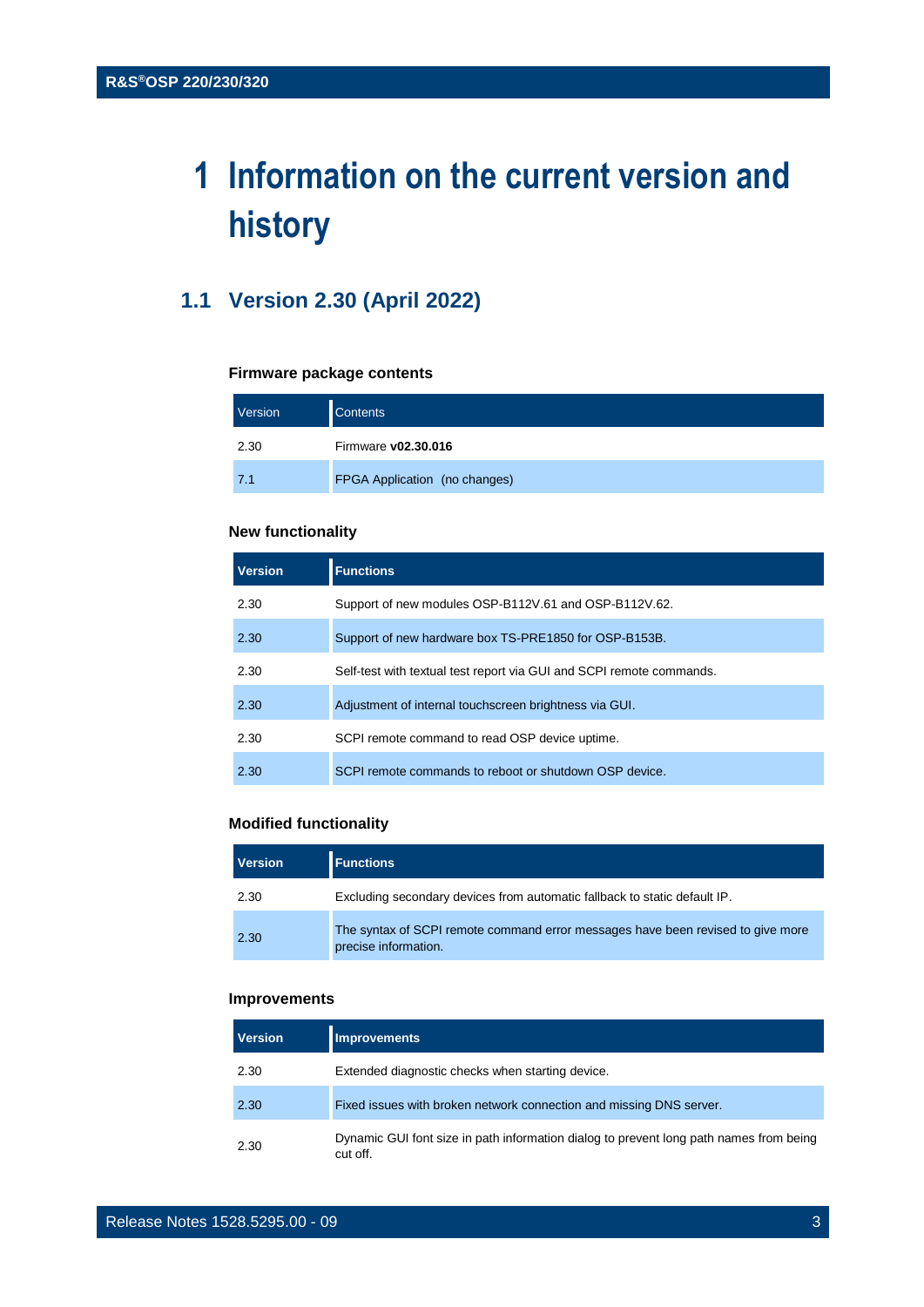| 2.30 | OLED mini-display shows better understandable error message, when trying to update<br>to identical firmware version.                |
|------|-------------------------------------------------------------------------------------------------------------------------------------|
| 2.30 | Fixed missing browser refreshment after leaving the virtual mode with interconnection<br>settings.                                  |
| 2.30 | Fixed previously known issues of 'Device Cleanup' functionality.                                                                    |
| 2.30 | Fixed timeout issues with SCPI remote command 'ROUTe:MODule:CATalog' in<br>compatibility mode.                                      |
| 2.30 | Relay cycle counter management has been optimized, including a decreased storage<br>interval.                                       |
| 2.30 | In case of a power loss during operation, the restauration management of the internal<br>configuration database has been optimized. |

| <b>Version</b> | <b>Known Issues</b> |
|----------------|---------------------|
| 2.30           | none                |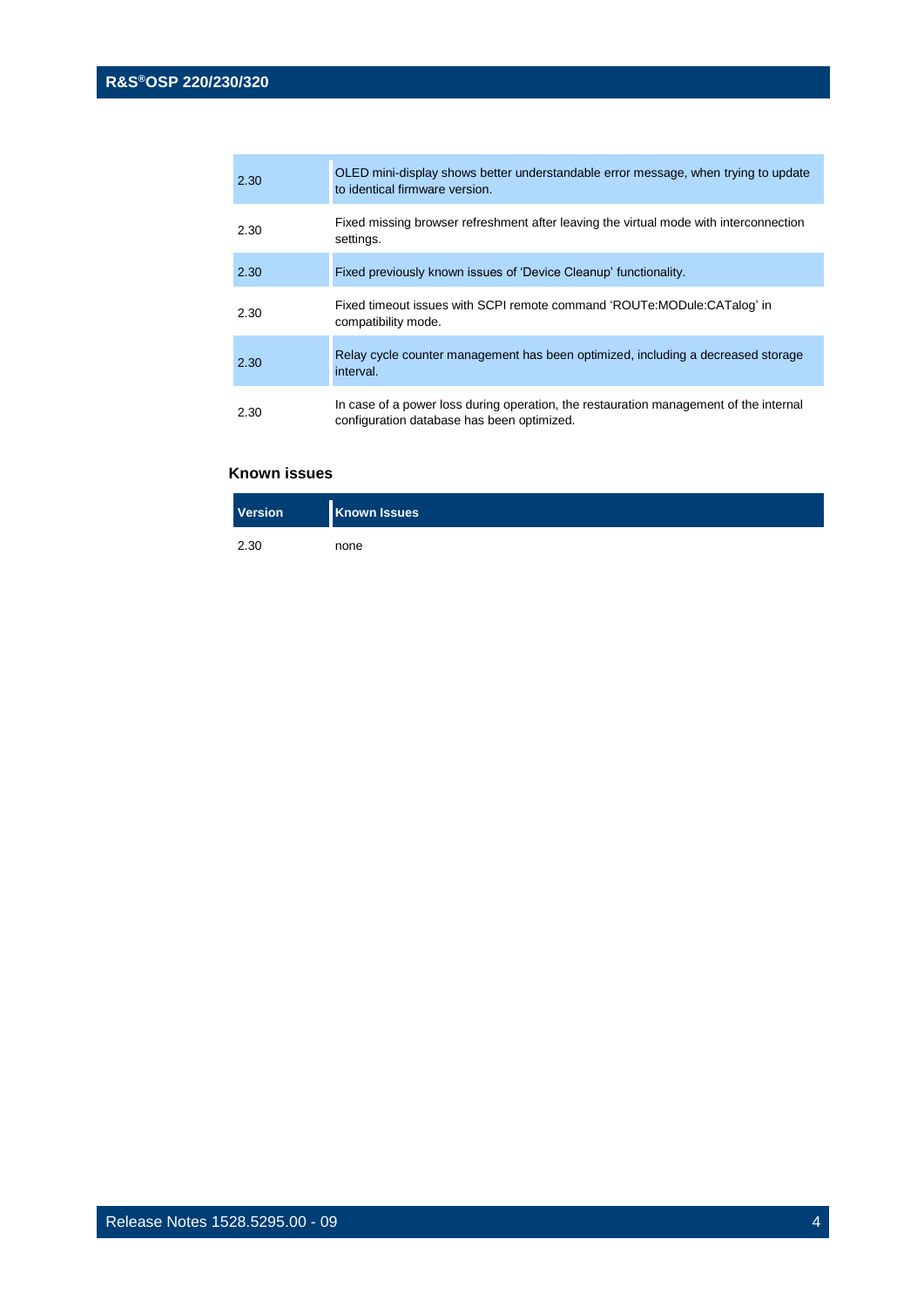## <span id="page-4-0"></span>**1.2 Version 2.20 (November 2021)**

#### **Firmware package contents**

| Version | <b>Contents</b>               |
|---------|-------------------------------|
| 2.20    | Firmware v02.20.006           |
| 7.1     | FPGA Application (no changes) |

#### **New functionality**

| <b>Version</b> | <b>Functions</b>                                                                                                                              |
|----------------|-----------------------------------------------------------------------------------------------------------------------------------------------|
| 2.20           | Support of new module OSP-B164K (EWM 826438)                                                                                                  |
| 2.20           | Support of new module OSP-B164E (EWM 873112)                                                                                                  |
| 2.20           | Without DHCP Server the OSP will switch automatically to a default static IP Address<br>after a one minute timeout (Fallback IP) (EWM 565673) |
| 2.20           | OSP-B153B: new variant of TC-RSE140 including active switching (EWM 863553)                                                                   |

#### **Modified functionality**

| <b>Version</b> | <b>Functions</b>                                                                                                             |
|----------------|------------------------------------------------------------------------------------------------------------------------------|
| 2.20           | OSP-BS016: extend GUI to support path selection (EWM 873061)                                                                 |
| 2.20           | OSP-BS524: extend GUI to support path selection (EWM 873059)                                                                 |
| 2.20           | GUI and mini-display show MAC address of device (EWM 885187)                                                                 |
| 2.20           | Trigger: Modify trigger interval calculation to return separate values for modules with<br>satellite connection (EWM 835319) |

#### **Improvements**

| <b>Version</b> | <b>Improvements</b>                                                                                          |
|----------------|--------------------------------------------------------------------------------------------------------------|
| 2.20           | GUI: module operation view of secondary devices shows wrong frame number in<br>header (EWM 886238)           |
| 2.20           | All SP6T modules: read: relay: oper? returns wrong system error when querying for<br>position 0 (EWM 832779) |
| 2.20           | OSP-B115: rout: clos shows weird reactions when combining relays K1 to K6 (EWM)<br>832752)                   |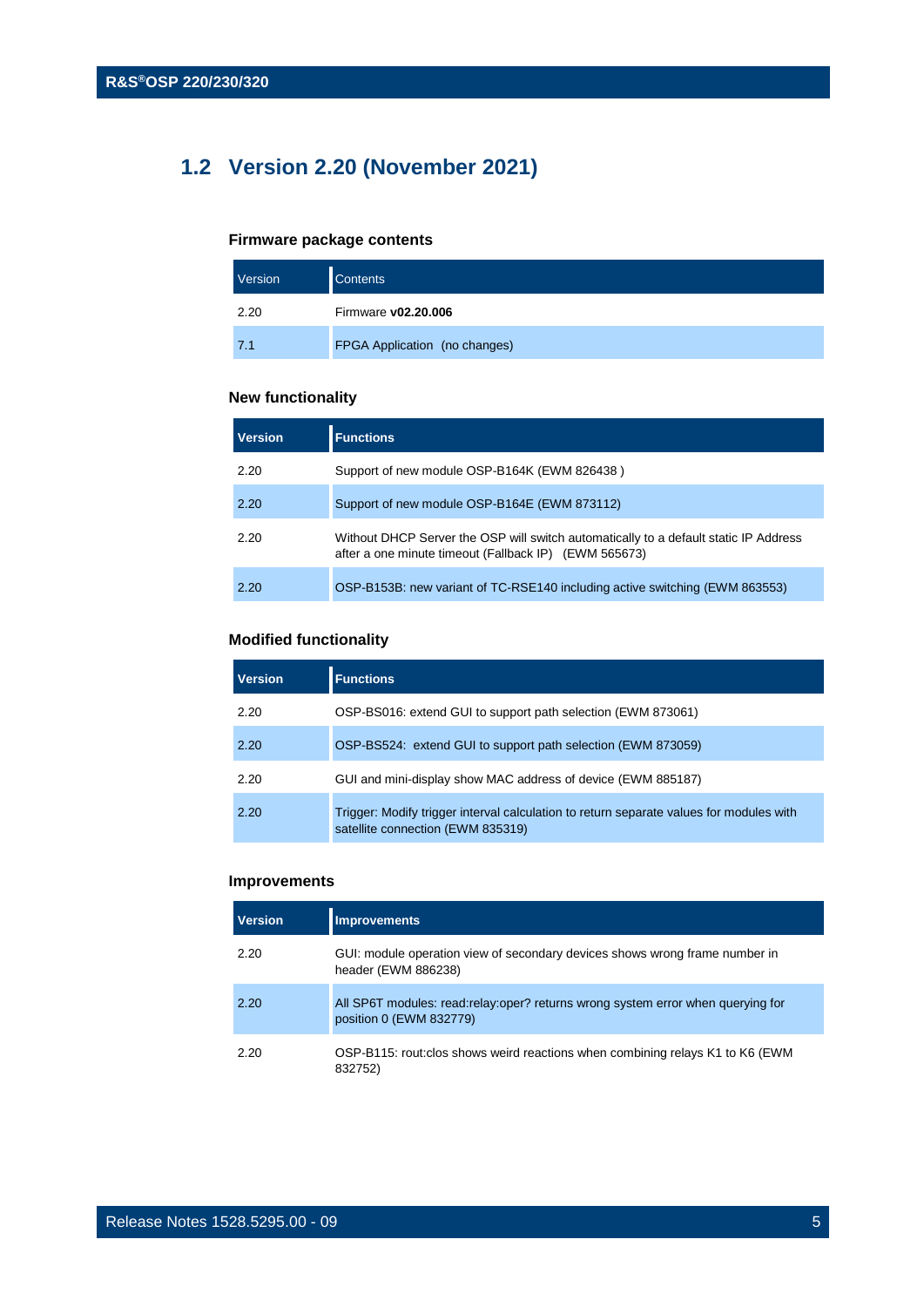| <b>Version</b> | <b>Known Issues</b>                                                                                                                                                                                                 |
|----------------|---------------------------------------------------------------------------------------------------------------------------------------------------------------------------------------------------------------------|
| 2.10           | Device Cleanup: virtual modules of secondary devices remain in database after device<br>(EWM 832926)<br>cleanup                                                                                                     |
| 2.20           | Virtual Mode: GUI will not be refreshed after leaving the virtual mode with<br>interconnection settings. (EWM 898887)<br>-Workaround: Please press Refresh button manually.                                         |
| 2.20           | Network settings: Broken network connection / missing DNS servers can interrupt the<br>communication between GUI and backend (EVM 898882)<br>Workaround: Avoid weak network / using IP address instead of hostnames |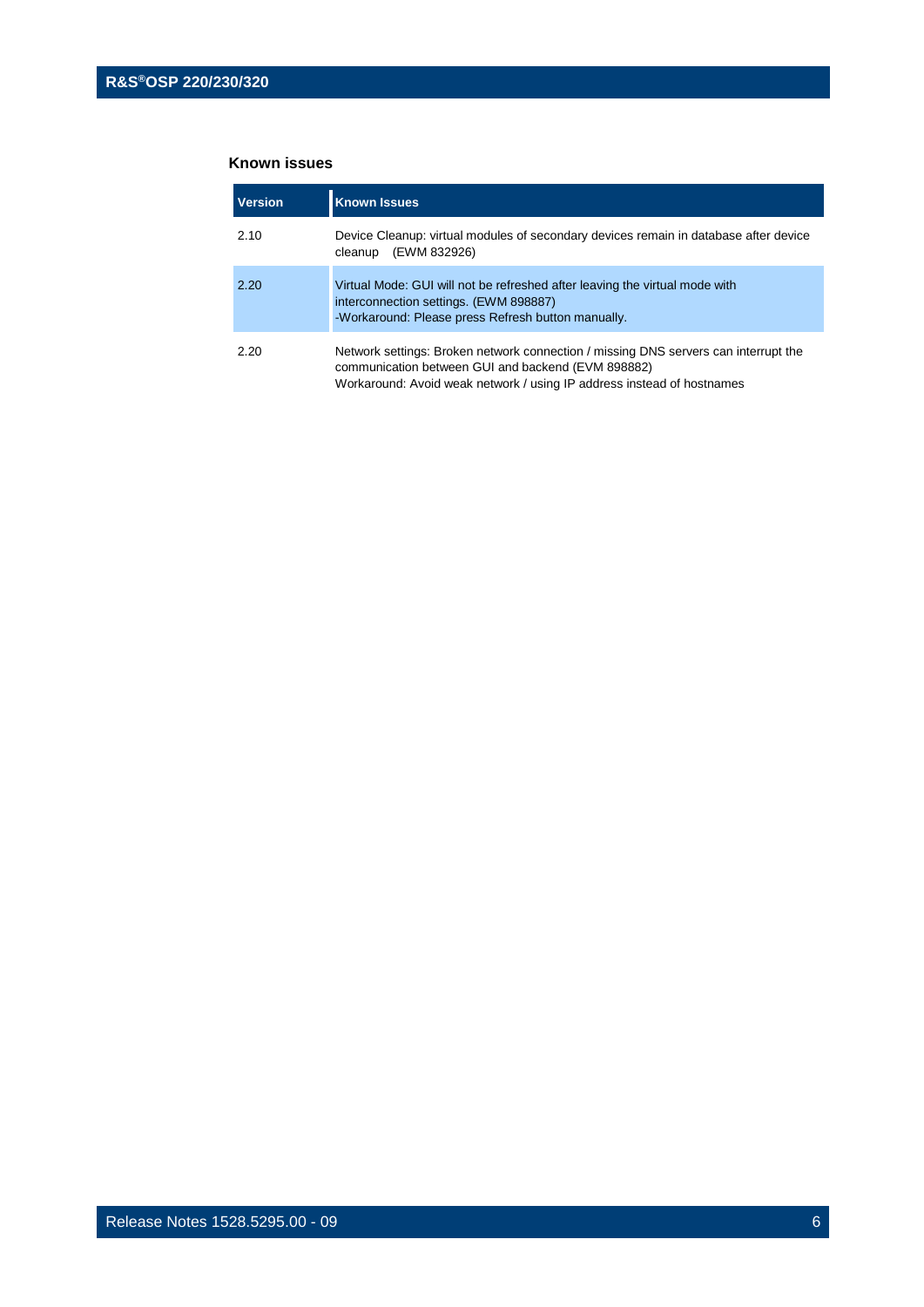## <span id="page-6-0"></span>**1.3 Version 2.10 (June 2021)**

#### **Firmware package contents**

| Version | <b>Contents</b>               |
|---------|-------------------------------|
| 2.10    | Firmware v02.10.017           |
| 7.1     | FPGA Application (no changes) |

#### **New functionality**

| <b>Version</b> | <b>Functions</b>                                    |
|----------------|-----------------------------------------------------|
| 2.10           | Support of new module OSP-B111H (EWM 785232)        |
| 2.10           | Support of new module OSP-B112H (EWM 785237)        |
| 2.10           | Support of new module OSP-BM616 /E/H/V (EWM 779823) |
| 2.10           | Support of new module OSP-BM111V (EWM 779835)       |
| 2.10           | Support of new module OSP B121U (EWM 779840)        |
| 2.10           | Support of new module OSP B121VL (EWM 779861)       |

#### **Modified functionality**

| <b>Version</b> | <b>Functions</b>                                                                                                               |
|----------------|--------------------------------------------------------------------------------------------------------------------------------|
| 2.10           | Trigger: Export and import trigger configuration to / from files (EWM 737098)                                                  |
| 2.10           | New SCPI command for device information:<br>DIAGnostic:SERVice:USER:ERRor?<br>DIAGnostic:SERVice:USER:WARNing?<br>(EWM 724078) |
| 2.10           | GUI: Selection Mode: switching to selection mode by holding the keyboard button "S"<br>(EWM 746726)                            |
| 2.10           | New Wording: Modification of Master-Slave to Interconnection Primary-Secondary<br>(EWM 768275)                                 |
| 2.10           | Status Display: Inform about AUTO DHCP or STATIC IP in connected mode (<br>EWM 746713)                                         |
| 2.10           | GUI: Re-organize context menu concerning device management functions<br>(EWM 738015)                                           |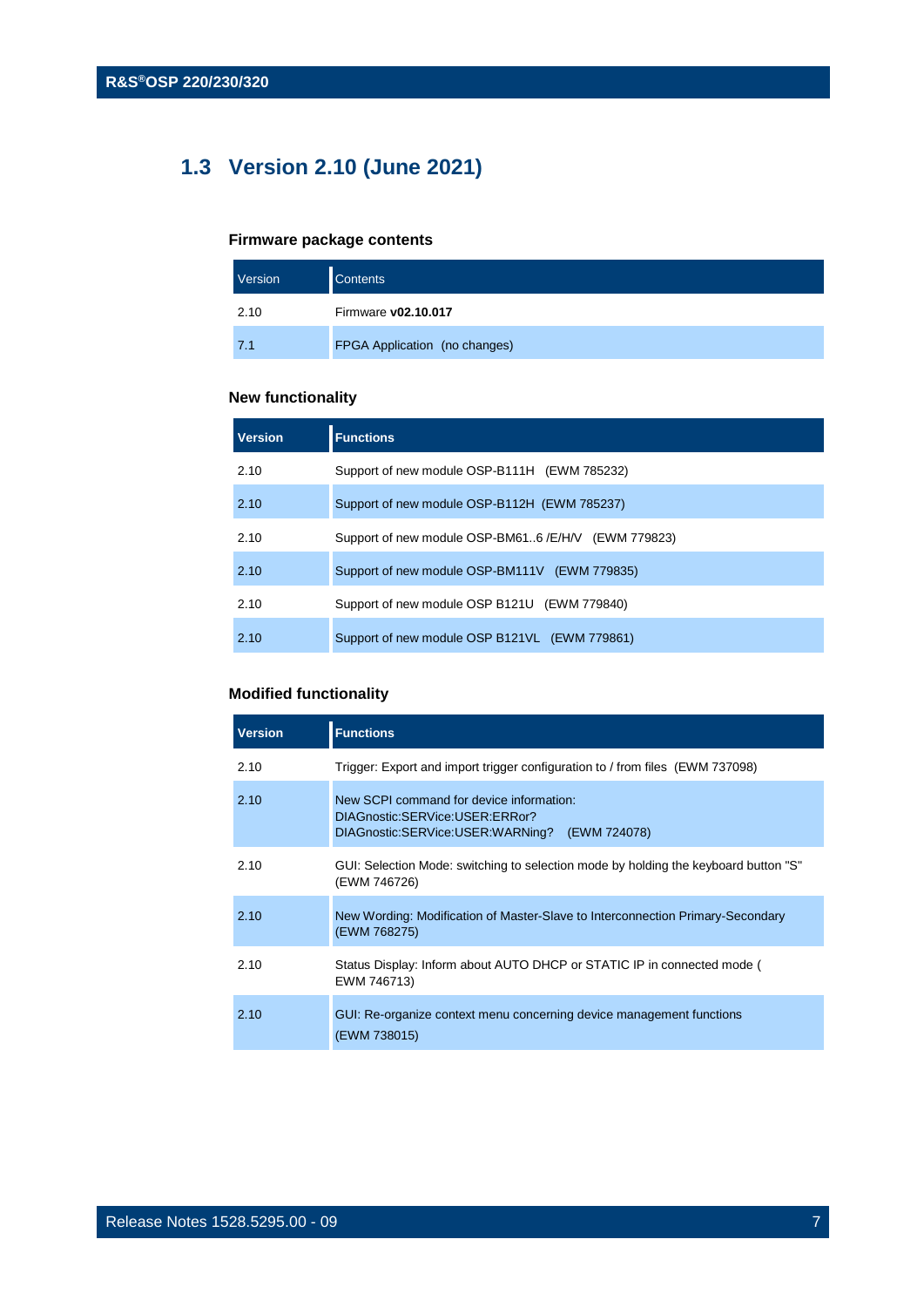#### **Improvements**

| <b>Version</b> | <b>Improvements</b>                                                                                                               |
|----------------|-----------------------------------------------------------------------------------------------------------------------------------|
| 2.10           | Trigger Mode: removal of possible, unnecessary relay control after deactivation of the<br>trigger mode (EWM 819055)               |
| 2.10           | Trigger Mode: corrected update of displayed relay positions of all SP8T relays when<br>deactivating the trigger mode (EWM 778224) |
| 2.10           | Trigger Mode: corrected calculation of minimal trigger interval for relays K4 K5 K6 of<br>module OSP-B106 (EWM 728967)            |
| 2.10           | Module OSP-B128.1: correction of faulty relay switching (EWM 806840)                                                              |

| <b>Version</b> | <b>Known Issues</b>                                                                                            |
|----------------|----------------------------------------------------------------------------------------------------------------|
| 2.10           | Device Cleanup: virtual modules of secondary devices remain in database after device<br>cleanup $(EWM 832926)$ |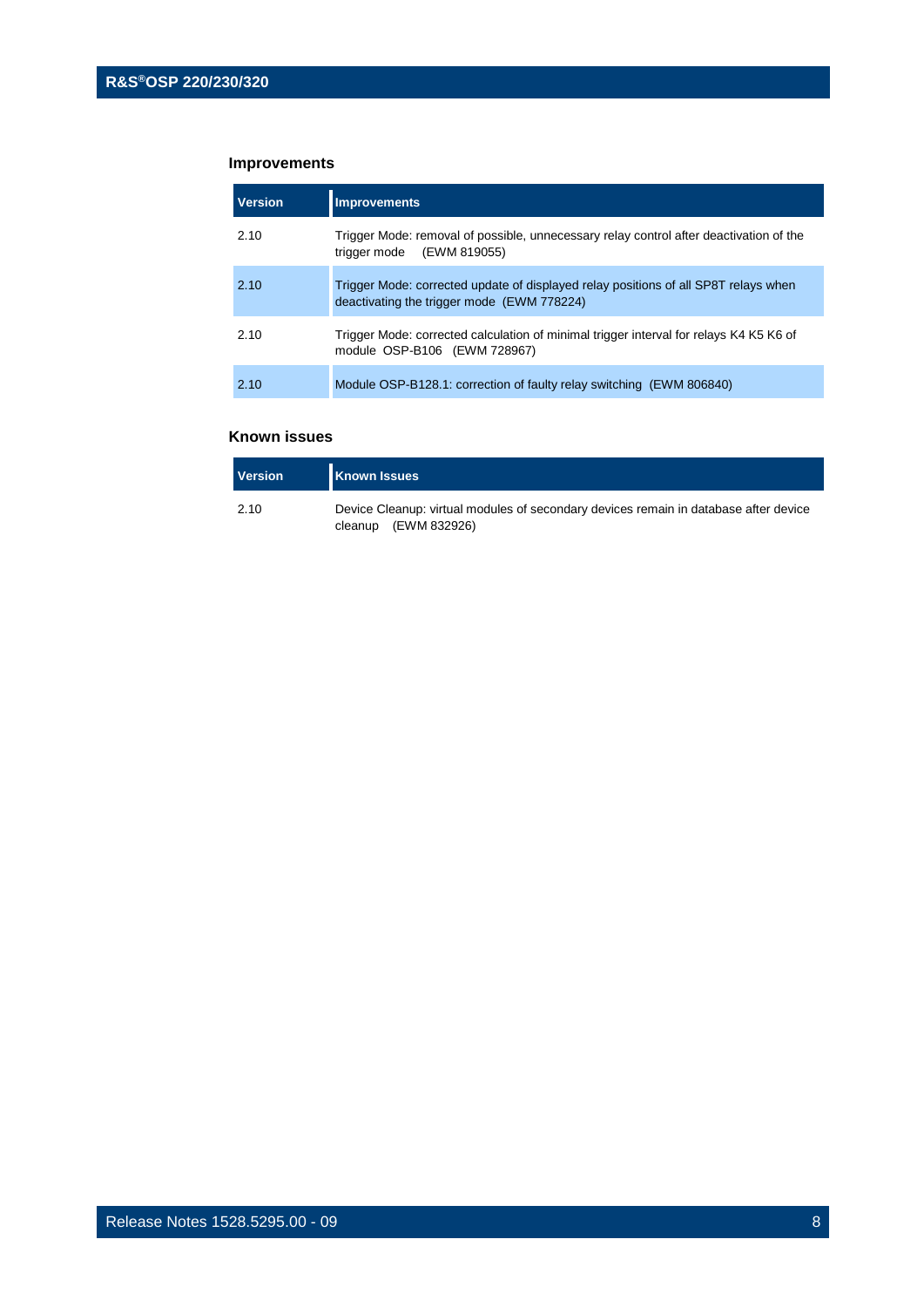## <span id="page-8-0"></span>**1.4 Version 2.00 (July 2020)**

#### **Firmware package contents**

| Version | <b>Contents</b>               |
|---------|-------------------------------|
| 2.00    | Firmware v02.00.033           |
| 7.1     | FPGA Application (no changes) |

#### **New functionality**

| <b>Version</b> | <b>Functions</b>                                                                                                                                                                                                                                                                                                                                                                                          |
|----------------|-----------------------------------------------------------------------------------------------------------------------------------------------------------------------------------------------------------------------------------------------------------------------------------------------------------------------------------------------------------------------------------------------------------|
| 2.00           | OSP-K100 : Software option for hardware trigger functionality                                                                                                                                                                                                                                                                                                                                             |
| 2.00           | Support of new modules OSP-B153B (RTC 588341)<br>with support of submodules:<br>TC-AZAMP67<br>(RTC 673654)<br>TC-ELAMP67<br>(RTC 673656)<br>(RTC 673670)<br>TC-FC75T<br><b>TC-IFON</b><br>(RTC 673663)<br>TC RSEPOS (RTC 673657)<br>TC-RSE60/90/140/200 (RTC 673658)<br>TC-MX60/90/140/200 (RTC 673660)<br>ATS-FC75TR/90TR<br>(RTC652506)<br>TS-PRE2<br>(RTC 718028)<br><b>TS-PRE1840</b><br>(RTC 716604) |
| 2.00           | Support of new module OSP-BS016 (RTC 655185)                                                                                                                                                                                                                                                                                                                                                              |
| 2.00           | Support of new module OSP B122U (RTC 711300)                                                                                                                                                                                                                                                                                                                                                              |
| 2.00           | New SCPI command for module information: DIAGnostic:SERVice:MODule:HWINfo?<br>(RTC 616145)                                                                                                                                                                                                                                                                                                                |
| 2.00           | New SCPI command for query and disable virtual mode (RTC 701893)                                                                                                                                                                                                                                                                                                                                          |

#### **Modified functionality**

| <b>Version</b> | <b>Functions</b>                           |  |
|----------------|--------------------------------------------|--|
| 2.00           | Modification GUI of OSP-B158 (RTC 671466)  |  |
| 2.00           | Modification GUI of OSP-BS524 (RTC 655186) |  |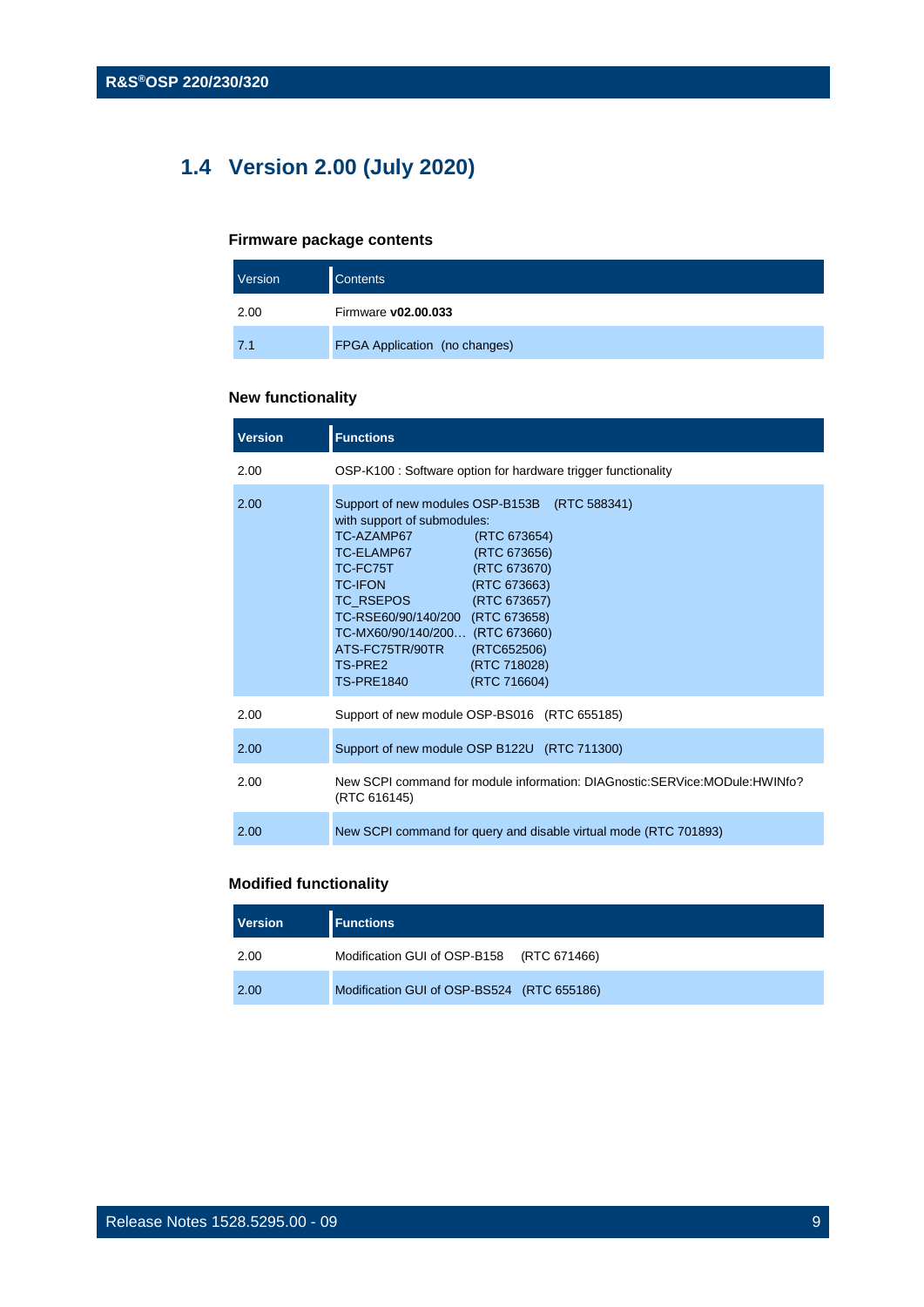#### **Improvements**

| <b>Version</b> | <b>Improvements</b>                                                                                                               |
|----------------|-----------------------------------------------------------------------------------------------------------------------------------|
| 2.10           | Trigger Mode: removal of possible, unnecessary relay control after deactivation of the<br>trigger mode (EWM 819055)               |
| 2.10           | Trigger Mode: corrected update of displayed relay positions of all SP8T relays when<br>deactivating the trigger mode (EWM 778224) |
| 2.10           | Trigger Mode: corrected calculation of minimal trigger interval for relays K4 K5 K6 of<br>module OSP-B106 (EWM 728967)            |
| 2.10           | Module OSP-B128.1: correction of faulty relay switching (EWM 806840)                                                              |

| <b>Version</b> | <b>Known Issues</b>                                                                                                    |
|----------------|------------------------------------------------------------------------------------------------------------------------|
| 2.00           | Virtual Mode / Master Slave Configuration: Device cleanup does no remove the<br>configuration completely. (RTC 728119) |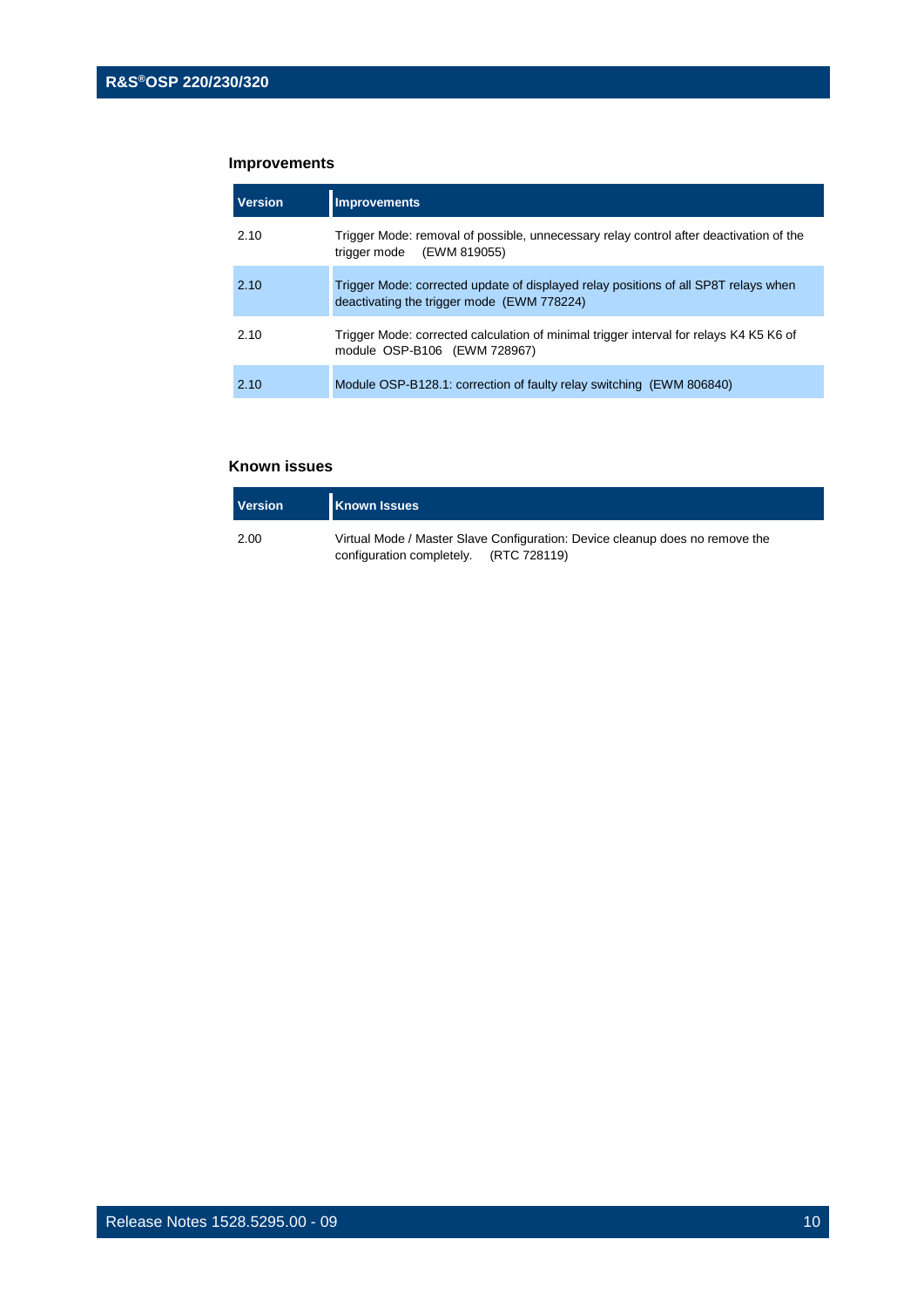## <span id="page-10-0"></span>**1.5 Version 2.00 (July 2020)**

#### **Firmware package contents**

| Version | <b>Contents</b>               |
|---------|-------------------------------|
| 2.00    | Firmware v02.00.033           |
| 7.1     | FPGA Application (no changes) |

#### **New functionality**

| <b>Version</b> | <b>Functions</b>                                                                                                                                                                                                                                                                                                                                                                                          |
|----------------|-----------------------------------------------------------------------------------------------------------------------------------------------------------------------------------------------------------------------------------------------------------------------------------------------------------------------------------------------------------------------------------------------------------|
| 2.00           | OSP-K100 : Software option for hardware trigger functionality                                                                                                                                                                                                                                                                                                                                             |
| 2.00           | Support of new modules OSP-B153B (RTC 588341)<br>with support of submodules:<br>TC-AZAMP67<br>(RTC 673654)<br>TC-ELAMP67<br>(RTC 673656)<br>(RTC 673670)<br>TC-FC75T<br><b>TC-IFON</b><br>(RTC 673663)<br>TC_RSEPOS (RTC 673657)<br>TC-RSE60/90/140/200 (RTC 673658)<br>TC-MX60/90/140/200 (RTC 673660)<br>ATS-FC75TR/90TR<br>(RTC652506)<br>TS-PRE2<br>(RTC 718028)<br><b>TS-PRE1840</b><br>(RTC 716604) |
| 2.00           | Support of new module OSP-BS016 (RTC 655185)                                                                                                                                                                                                                                                                                                                                                              |
| 2.00           | Support of new module OSP B122U (RTC 711300)                                                                                                                                                                                                                                                                                                                                                              |
| 2.00           | New SCPI command for module information: DIAGnostic:SERVice:MODule:HWINfo?<br>(RTC 616145)                                                                                                                                                                                                                                                                                                                |
| 2.00           | New SCPI command for query and disable virtual mode (RTC 701893)                                                                                                                                                                                                                                                                                                                                          |

#### **Modified functionality**

| <b>Version</b> | <b>Functions</b>                           |  |
|----------------|--------------------------------------------|--|
| 2.00           | Modification GUI of OSP-B158 (RTC 671466)  |  |
| 2.00           | Modification GUI of OSP-BS524 (RTC 655186) |  |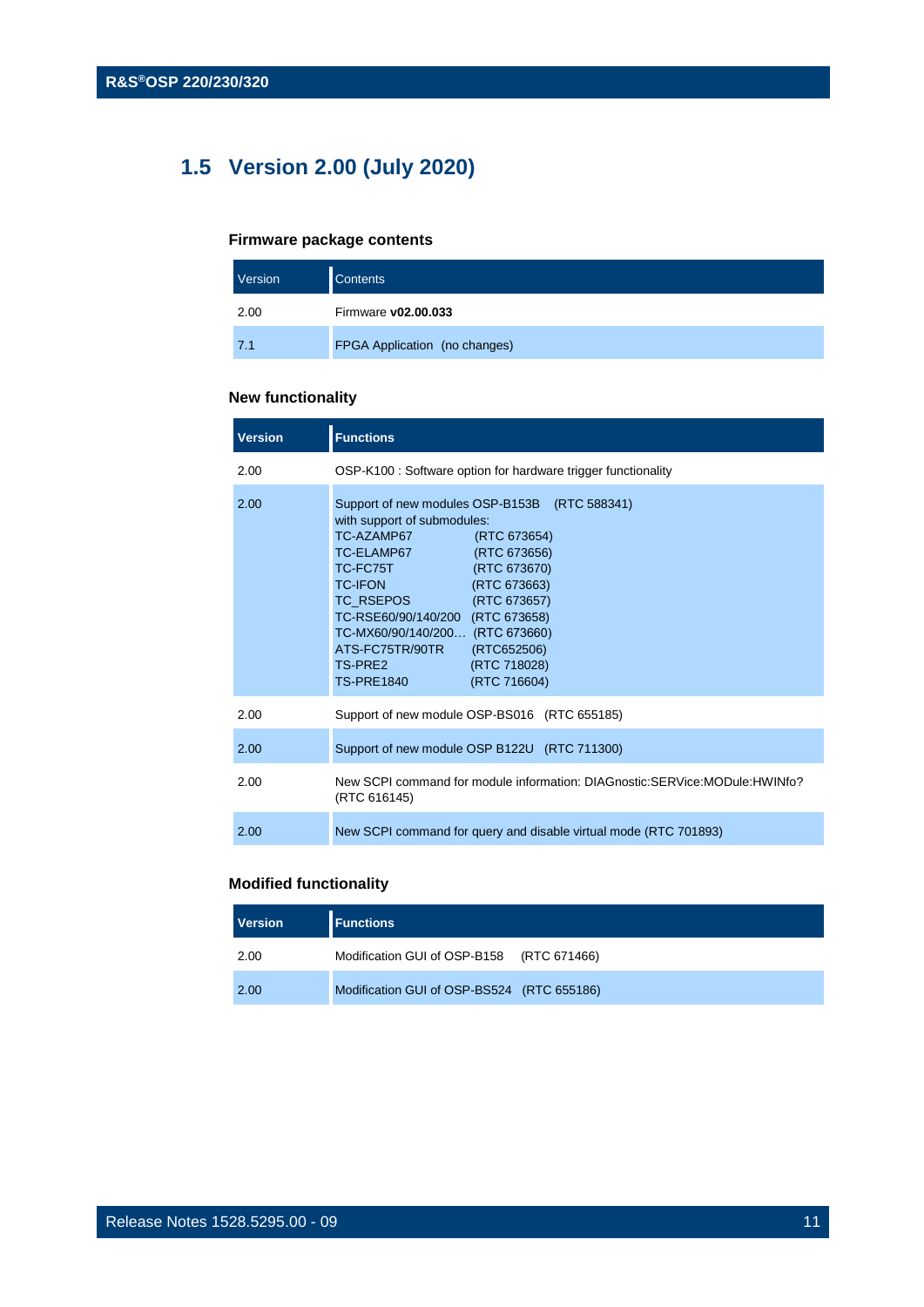#### **Improvements**

| <b>Version</b> | <b>Improvements</b>                                                                                                 |
|----------------|---------------------------------------------------------------------------------------------------------------------|
| 2.00           | OSP shows error of missing device and option keys (RTC 726625)                                                      |
| 2.00           | Virtual Mode / Master Slave Configuration: Sometimes new modules could not add to a<br>slave frame (RTC 667817)     |
| 2.00           | Remove difference in path definition between GUI and SCPI generation (RTC 696164)                                   |
| 2.00           | Input dialog accepts ENTER of real keyboard even if entry is not valid (RTC 689749)                                 |
| 2.00           | Support OSP-B151 S/M: Control of the amplifier unit does not work (RTC 681175)                                      |
| 2.00           | OSP GUI: Path Switching - After resorting the paths order all path names changes to<br>path definition (RTC 681173) |

| <b>Version</b> | <b>Known Issues</b>                                                                                                    |
|----------------|------------------------------------------------------------------------------------------------------------------------|
| 2.00           | Virtual Mode / Master Slave Configuration: Device cleanup does no remove the<br>configuration completely. (RTC 728119) |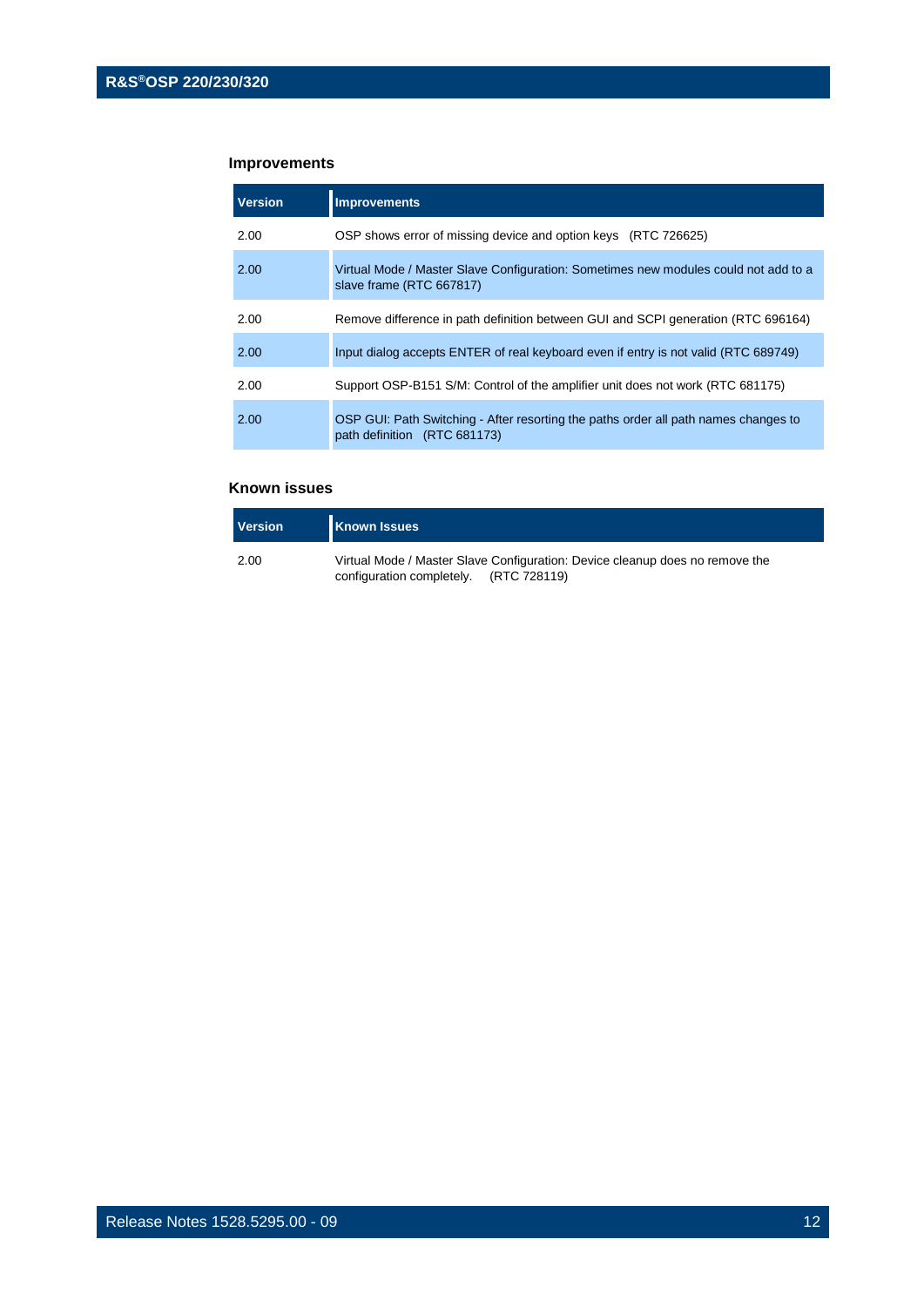## <span id="page-12-0"></span>**1.6 Version 1.40 (February 2020)**

#### **Firmware package contents**

| Version | <b>Contents</b>               |
|---------|-------------------------------|
| 1.40    | Firmware v01.40.008           |
| 7.1     | FPGA Application (no changes) |

#### **New functionality**

| <b>Version</b> | <b>Functions</b>                                                                                        |
|----------------|---------------------------------------------------------------------------------------------------------|
| 1.40           | Support of new modules OSP-B111E, OSP-B111U (RTC 514060, 546517, 546518)                                |
| 1.40           | Support of new modules OSP-B112U (RTC 516519, 546518)                                                   |
| 1.40           | Support of new modules OSP-B116E, OSP-B116U (RTC 514061, 514063, 514065)                                |
| 1.40           | Support of new modules OSP-B119E (RTC 514065)                                                           |
| 1.40           | Support of new modules OSP-B121E (RTC 514066)                                                           |
| 1.40           | Support of new modules OSP-B122E (RTC 514067)                                                           |
| 1.40           | Support of new modules OSP-B157WN - Option for TS8997 (RTC 588344)                                      |
| 1.40           | Support of new modules OSP-BS524 (RTC 613053)                                                           |
| 1.40           | Support of new modules OSP-B155G (RTC588343)                                                            |
| 1.40           | Path Import: Allow importing path definitions without deleting existing path definitions<br>(RTC505240) |
| 1.40           | GUI: Information about satellite connection in module list (RTC555683)                                  |
| 1.40           | Mini Display shows additional information like errors, warnings, modes and connections<br>(RTC495973)   |
| 1.40           | Mini Display: Configurable switch-on period of the screensaver (RTC558923)                              |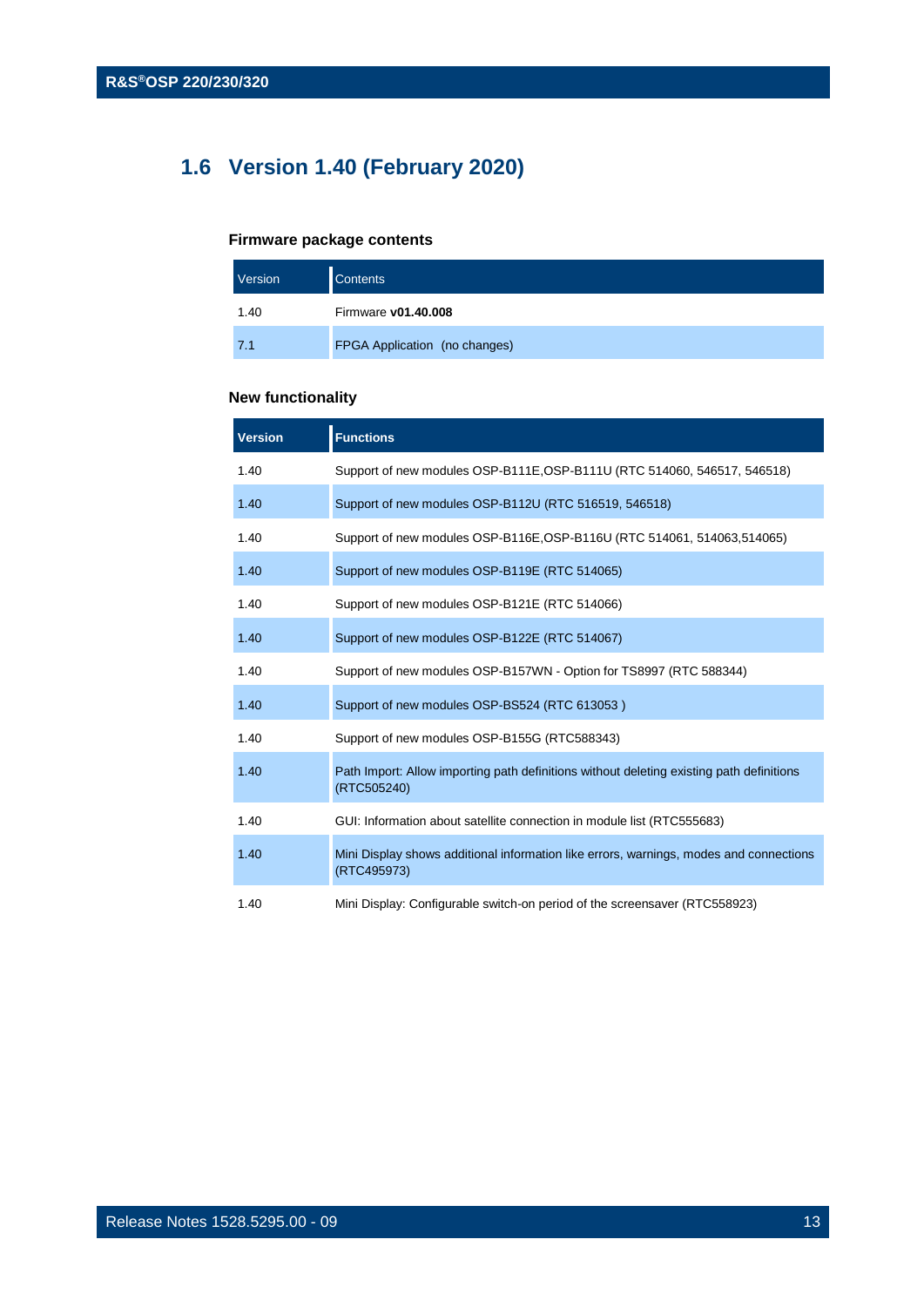#### **Modified functionality**

| <b>Version</b> | <b>Functions</b>                                                                                                                                       |
|----------------|--------------------------------------------------------------------------------------------------------------------------------------------------------|
| 1.40           | Modified READ: IO: IN and READ: MOD: INT to access multiple modules in one call<br>(RTC634178)                                                         |
| 1.40           | Satellite Connection: Additional check for presence of B200R, no modules found or no<br>connection to B200S2. (RTC632303)                              |
| 1.40           | GUI: Button Module Operation will add by an arrow for RETURN functionalities<br>(RTC628348)                                                            |
| 1.40           | Modified ROUTE: CLOSE, ROUTE: ATT and ROUTE: PHAS to control also step<br>attenuators and phase shifters by standard modules (RTC590374,616143,616139) |
| 1.40           | Extended READ: IO: IN and READ: MODULE: INTERLOCK to allow expressions<br>(RTC616138)                                                                  |
| 1.40           | GUI: OSP-B104 additional settings for relay delays (RTC475011)                                                                                         |

#### **Improvements**

| <b>Version</b> | <b>Improvements</b>                                                                                                                                                |
|----------------|--------------------------------------------------------------------------------------------------------------------------------------------------------------------|
| 1.40           | Fix of confusing error message, when temporary options are disabled due to presumed<br>time manipulation (RTC648750)                                               |
| 1.40           | Fix of B104 output channels switching (RTC648745)                                                                                                                  |
| 1.40           | Fix of the input field for path names allows to enter special characters (RTC644655)                                                                               |
| 1.40           | Fix of ROUT:MOD:CAT? returns wrong answer in compatibility mode (RTC635271)                                                                                        |
| 1.40           | Improve Firmware-Update: corrupted update files are not detected and may cause a<br>non-rebooting or not properly operating OSP (RTC635201)                        |
| 1.40           | GUI: Fix of misplaced opened list if parent dialog is scrolled by mouse or wheel<br>(RTC626880)                                                                    |
| 1.40           | Fix of Unable to control or read output ports of OSP-B151 / OSP-B157WN<br>(RTC612260)                                                                              |
| 1.40           | <b>OSP-B108</b><br>OSP-B112E.11 / OSP-B112U.51<br><b>OSP-B122</b><br>OSP-B122E / OSP-B122H<br><b>OSP-B133</b><br>Fix of no reset for the SP6T relays. (RTC 600087) |
| 1.40           | GUI: Fix of misplaced opened list if parent dialog is scrolled by mouse or wheel<br>(RTC626880)                                                                    |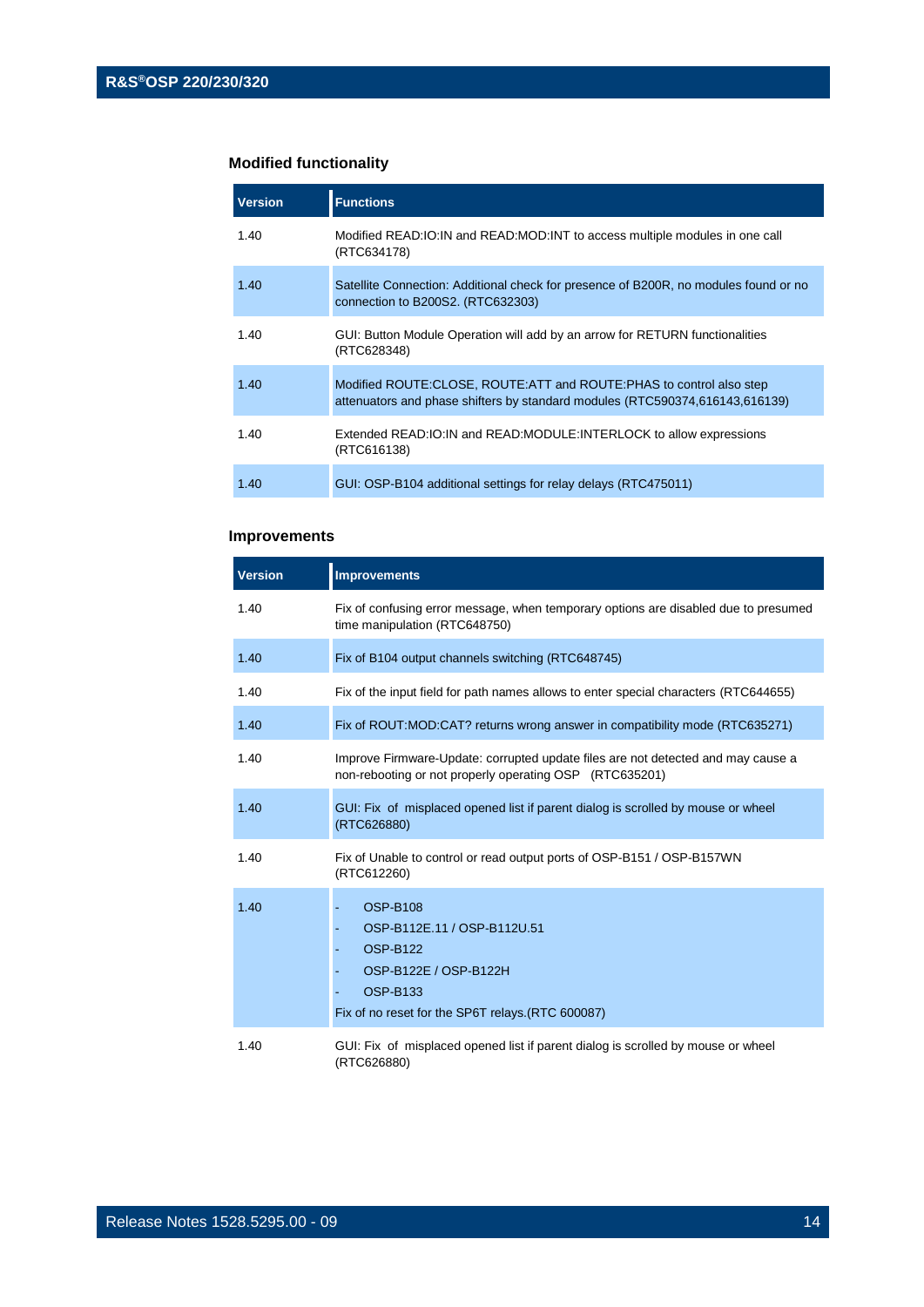| Version | <b>Known Issues</b>                                                                                             |
|---------|-----------------------------------------------------------------------------------------------------------------|
| 1.40    | Virtual Mode / Master Slave Configuration: Sometimes new modules could not add to a<br>slave frame (RTC 667817) |
| 1.40    | Fix displaying the path name after resorting of paths (RTC681173)                                               |
| 1.40    | Fix of controlling of B151 S/M (RTC681175))                                                                     |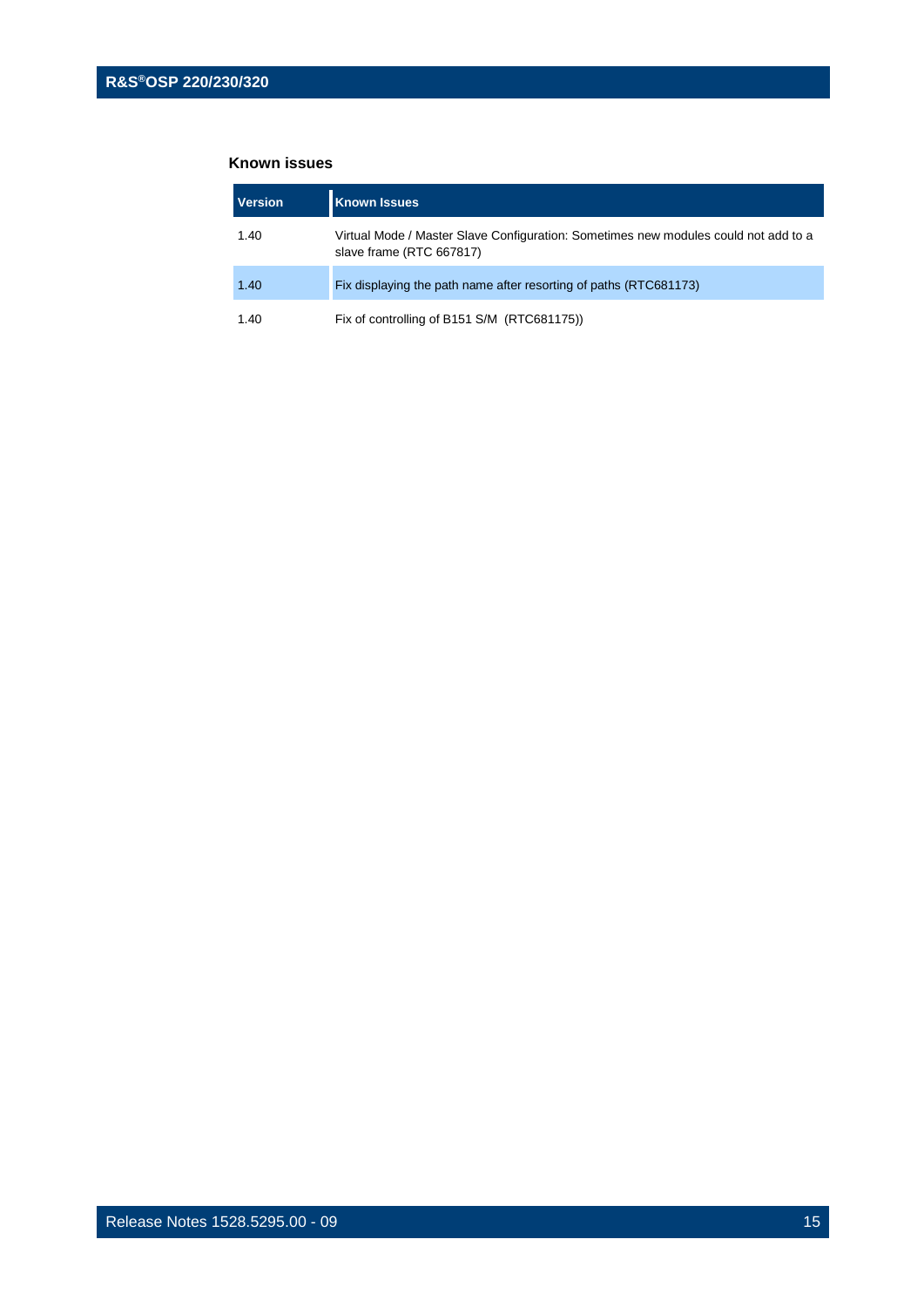## <span id="page-15-0"></span>**1.7 Version 1.25 (June 2019)**

#### **Firmware package contents**

| Version | <b>Contents</b>               |
|---------|-------------------------------|
| 1.25    | Firmware v01.25.0             |
| 7.1     | FPGA Application (no changes) |

#### **New functionality**

| <b>Version</b> | <b>Functions</b>                                   |
|----------------|----------------------------------------------------|
| 1.25           | GUI dialog to configure OSP-B104 relay delay times |

#### **Modified functionality**

| Version | <b>Functions</b>                                                                                                        |
|---------|-------------------------------------------------------------------------------------------------------------------------|
| 1.25    | Limitation of refresh rate of module states to prevent GUI from freeze (especially during<br>intensive SCPI operations) |

#### **Improvements**

| Version | <b>Known Issues</b>                                                                                                                                    |
|---------|--------------------------------------------------------------------------------------------------------------------------------------------------------|
| 1.25    | In compatibility mode DIAGnostic:SERVice:HWINfo? will return slot numbers higher<br>than 'A13' when modules are connected to slots between M04 and M16 |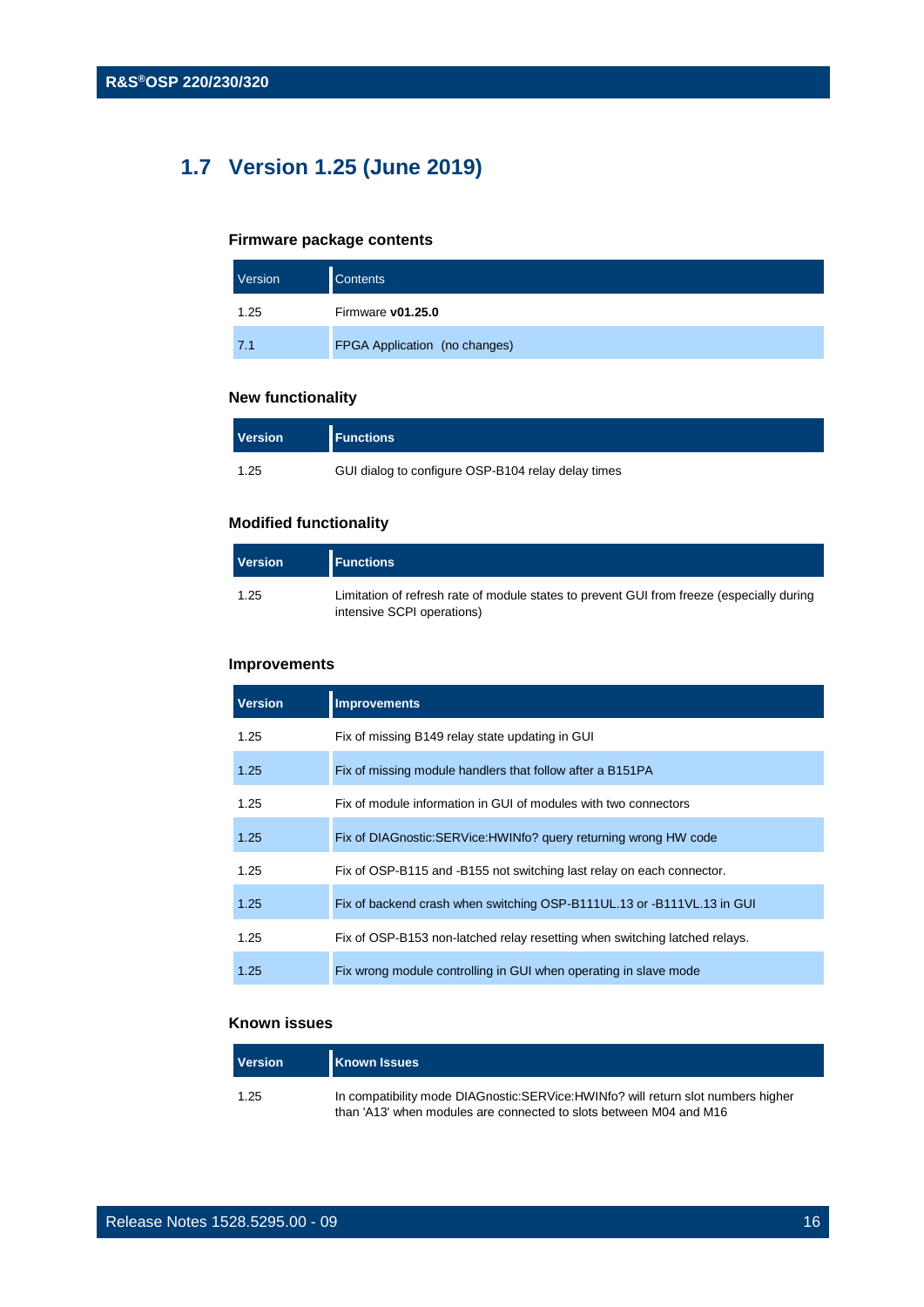## <span id="page-16-0"></span>**1.8 Version 1.22 (January 2019)**

#### **Firmware package contents**

| Version | <b>Contents</b>               |
|---------|-------------------------------|
| 1.22    | Firmware v01.22.0             |
| 7.1     | FPGA Application (no changes) |

#### **New functionality**

| <b>Version</b> | <b>Functions</b>                                                                 |
|----------------|----------------------------------------------------------------------------------|
| 1.22           | Support of new modules OSP-B153, -B129E and -B112E<br>(RTC 508248,508224,508222) |
| 1.22           | Support of firmware update by USB stick (RTC475001)                              |

#### **Modified functionality**

| <b>Version</b> | <b>Functions</b> |
|----------------|------------------|
|                | none             |

#### **Improvements**

| <b>Version</b> | <b>Improvements</b>                                                                           |
|----------------|-----------------------------------------------------------------------------------------------|
| 1.22           | Hardware detection of satellite (RTC 525383)                                                  |
| 1.22           | Backup / Restore of Master/Slave Configuration (RTC 501657)                                   |
| 1.22           | OSP-B115 and OSP-B155: switching of wrong relays via SCPI and GUI (RTC 507373)<br>RTC 505251) |
| 1.22           | OSP-B157WX: switching of via SCPI and GUI (RTC 502974)                                        |

| <b>Version</b> | <b>Known Issues</b>                                                                                                                                                                                                                                                                                |
|----------------|----------------------------------------------------------------------------------------------------------------------------------------------------------------------------------------------------------------------------------------------------------------------------------------------------|
| 1.22           | Slave Mode: Menu Module Operation - No update for dig. I/O input channels (RTC<br>529197) (OSP-B103, OSP-B104, OSP-B114)<br>Workaround: Please use the Web GUI of the master device in Module Operation mode<br>to display the correct status of all input channels connected in the slave device. |
| 1.15           | Network: Switching between Static and DHCP IP address sometimes fails (RTC<br>486586)                                                                                                                                                                                                              |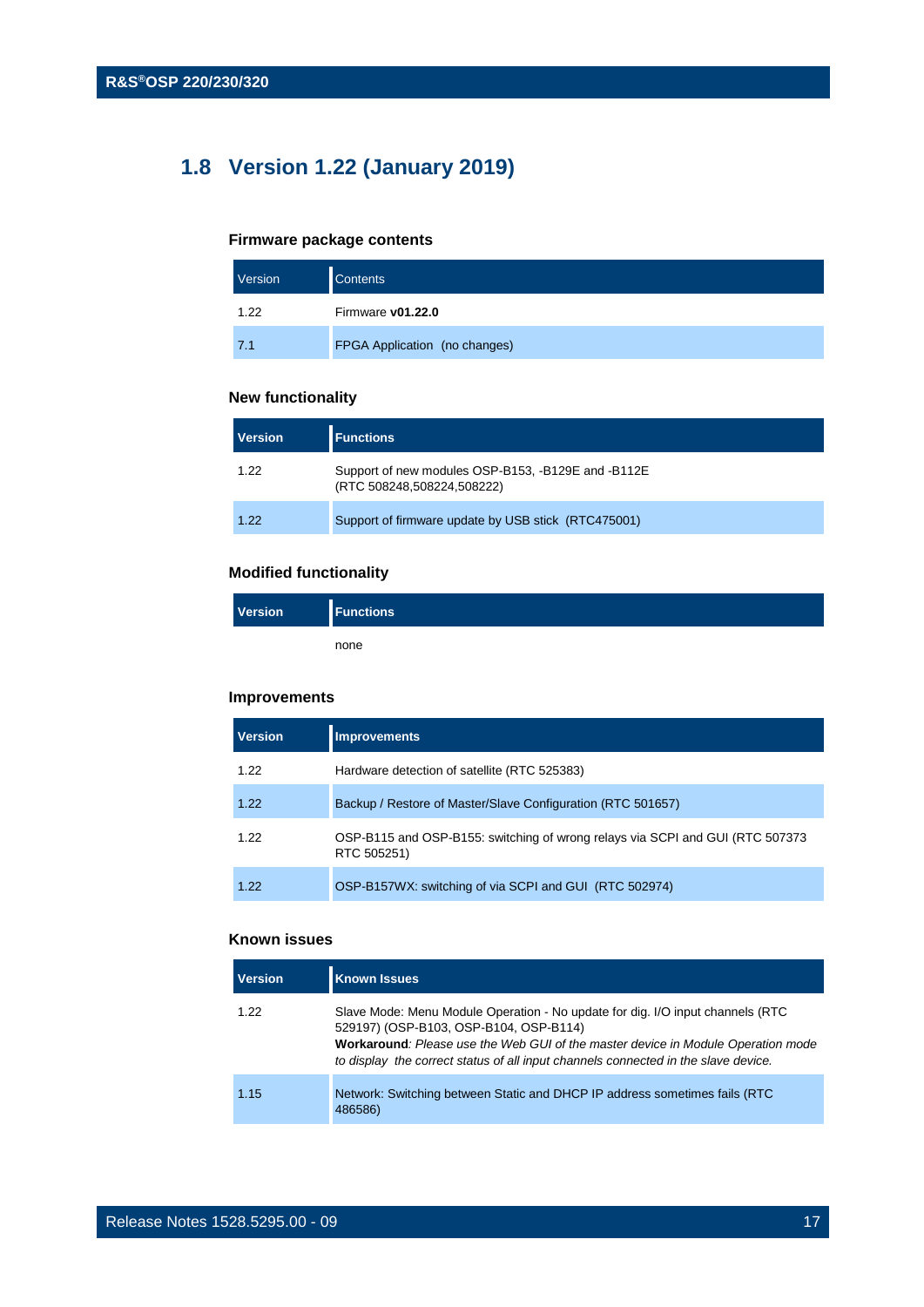## <span id="page-17-0"></span>**1.9 Version 1.15 (November 2018)**

#### **Firmware package contents**

| Version | <b>Contents</b>         |
|---------|-------------------------|
| 1.15    | Firmware v01.15.0       |
| 7.1     | <b>FPGA Application</b> |

#### **New functionality**

| <b>Version</b> | <b>Functions</b>                                     |
|----------------|------------------------------------------------------|
| 1.15           | Terminate slave mode from slave GUI (RTC 494004)     |
| 1.15           | OSP Firmware Update include FPGA update (RTC 475002) |

#### **Modified functionality**

| <b>Version</b> | <b>Functions</b>                 |
|----------------|----------------------------------|
| 1.15           | OLED mini display shows hostname |

#### **Improvements**

| <b>Version</b> | <b>Improvements</b>                     |
|----------------|-----------------------------------------|
| 7.1            | FPGA: Temperature-sensitive fan control |

| <b>Version</b> | <b>Known Issues</b>                                                         |
|----------------|-----------------------------------------------------------------------------|
| 1.15           | Backup / Restore of Master/Slave Configuration sometimes fails (RTC 501657) |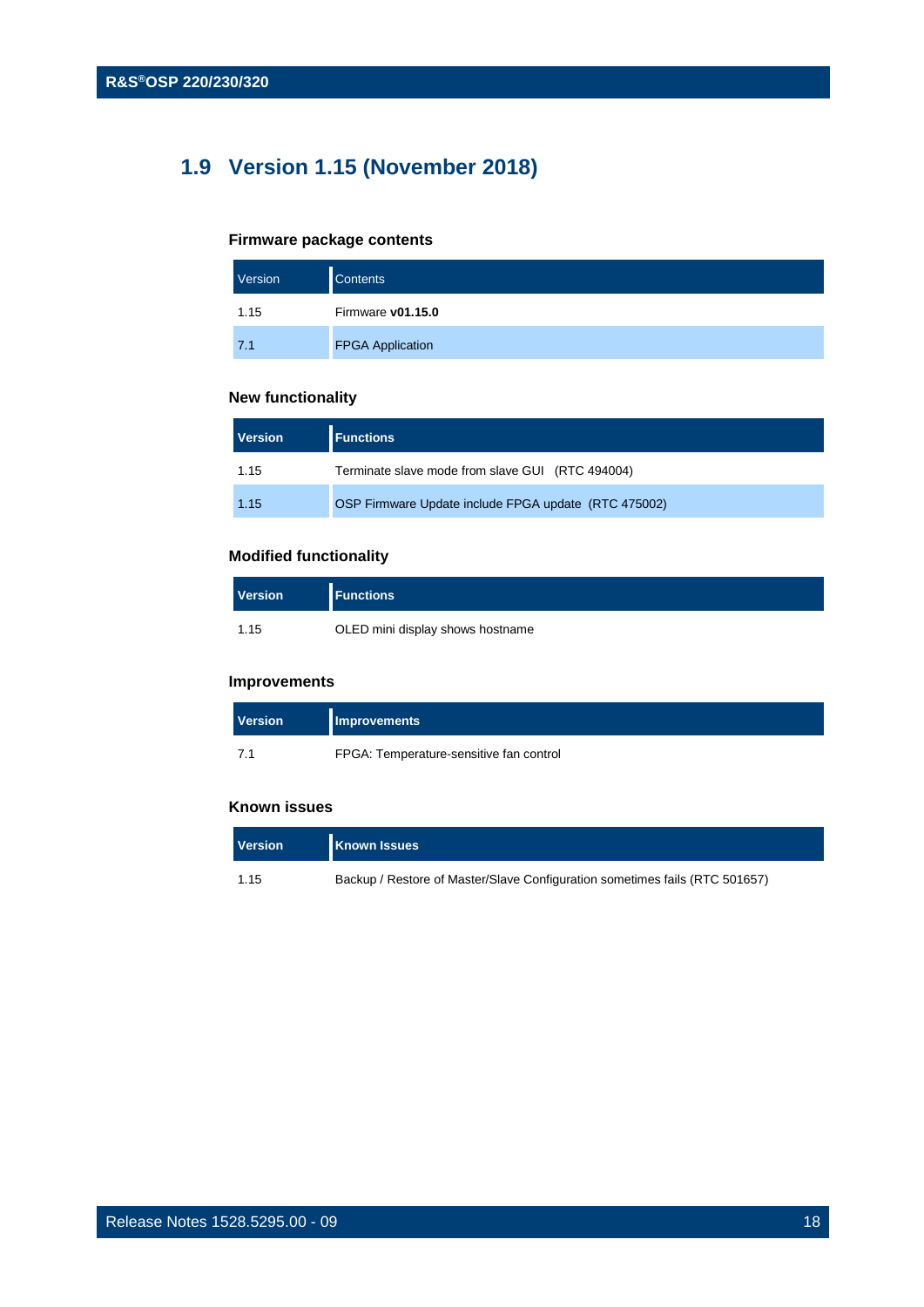## <span id="page-18-0"></span>**1.10 Version 1.10 (September 2018)**

#### **Firmware package contents**

| Version | <b>Contents</b>         |
|---------|-------------------------|
| 1.15    | Firmware v01.10.0       |
| 7.0     | <b>FPGA Application</b> |

#### **New functionality**

| <b>Version</b> | <b>Functions</b>                  |
|----------------|-----------------------------------|
| 1.10           | First release of OSP firmware     |
| 7.0            | First version of FPGA Application |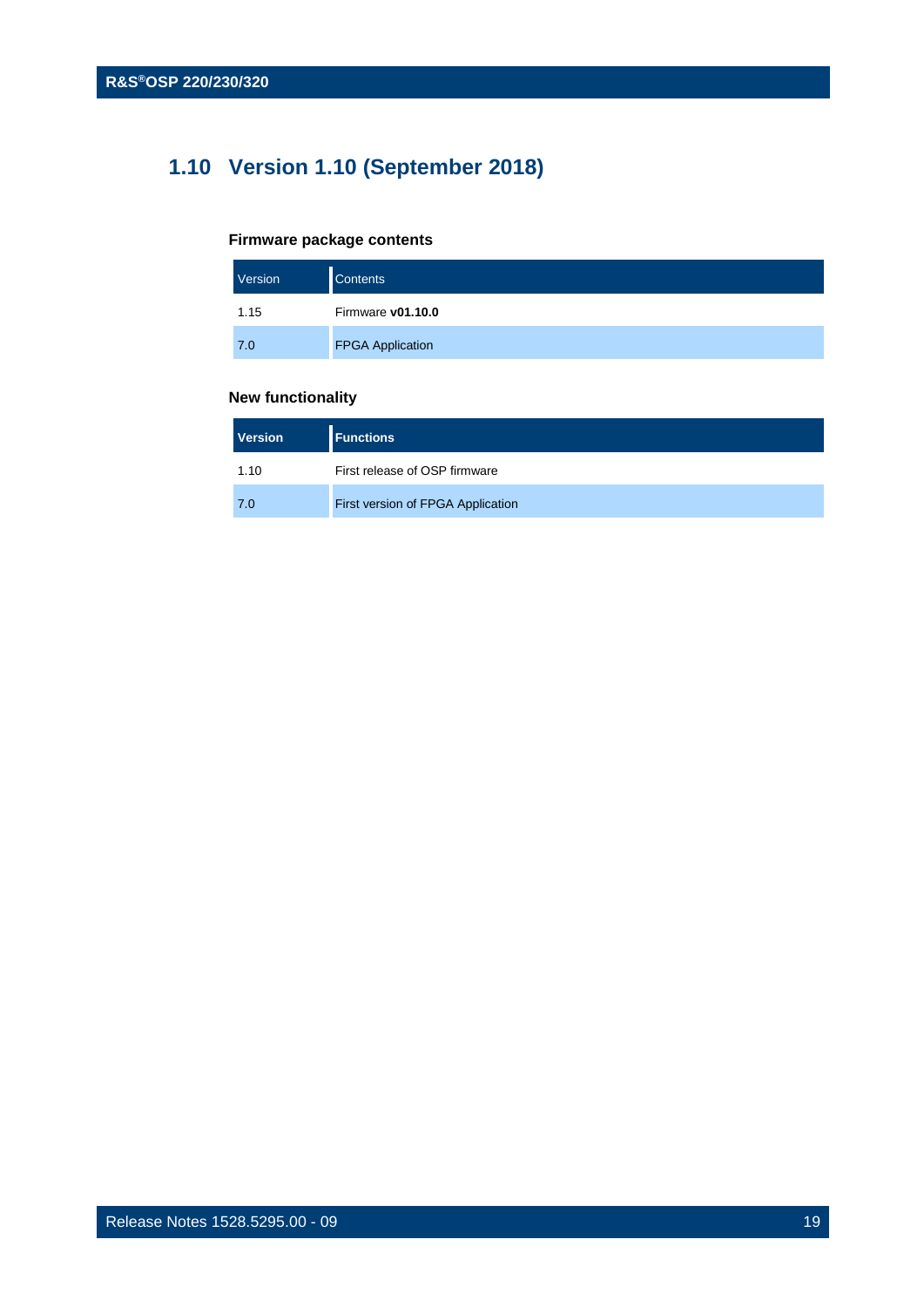## <span id="page-19-0"></span>**2 Modifications to the documentation**

The current documentation is up-to-date.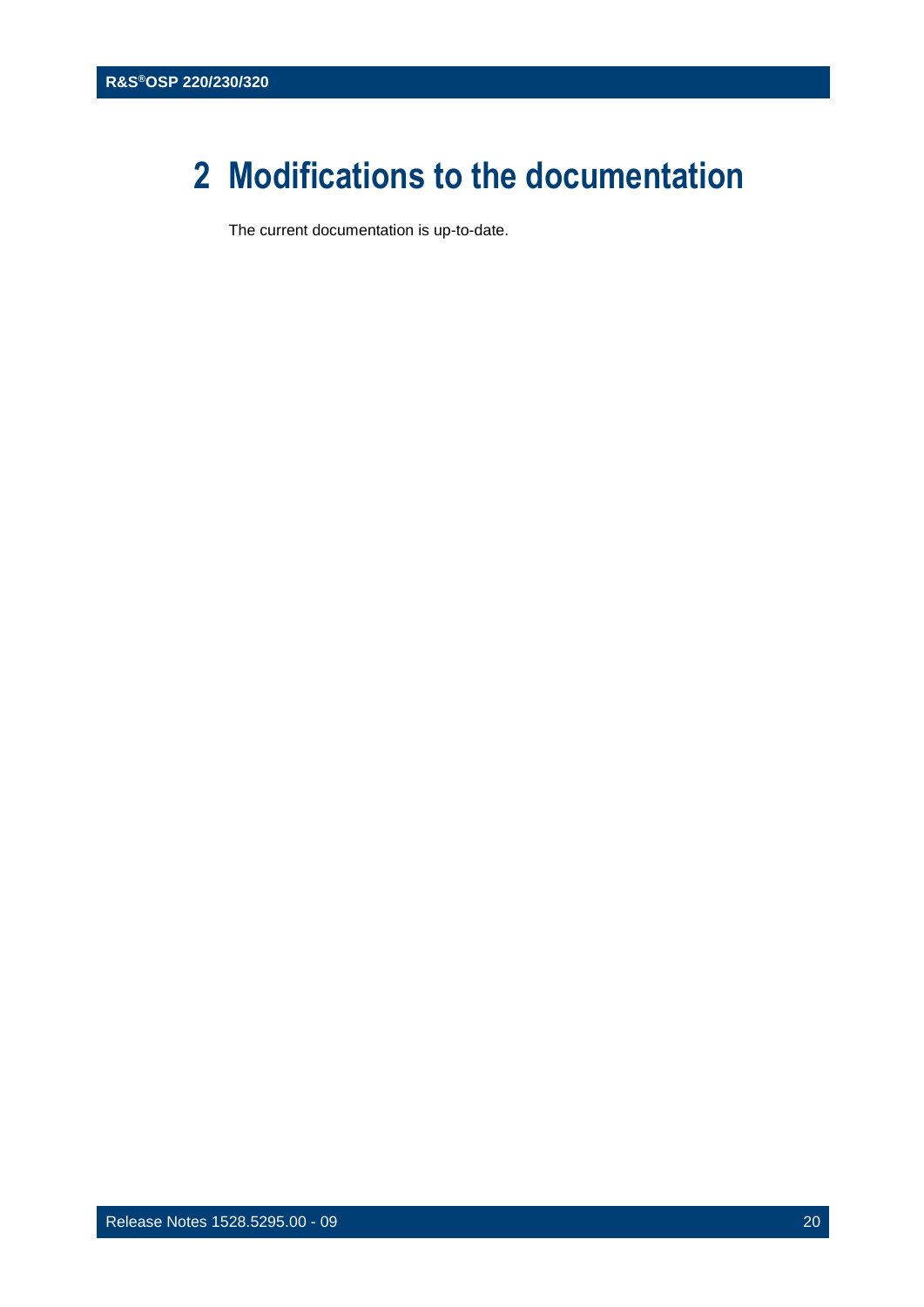## <span id="page-20-0"></span>**3 Firmware update**

#### **Further information**

<span id="page-20-1"></span>R&S®OSP Open Switch and Control Platform User Manual 1178.7100.02

#### **3.1 Validity information**

If necessary list here the material and model numbers the firmware is referring to

| <b>Device</b>                                   | Order Number |
|-------------------------------------------------|--------------|
| R&S®OSP220 Base Unit 2HU without<br>Touchscreen | 1528.3105.02 |
| R&S®OSP230 Base Unit 2HU with<br>Touchscreen    | 1528.3105.03 |
| R&S®OSP320 Base Unit 3HU without<br>Touchscreen | 1528.3111.02 |

#### <span id="page-20-2"></span>**3.2 Update information**

For information about of the latest firmware, please visit: <https://www.rohde-schwarz.com/firmware/osp-n/>

### <span id="page-20-3"></span>**3.3 Updating the firmware**

For best performance, keep the firmware of your switch units up-to-date. Especially, to ensure flawless communication between switch units in a master-slave setup, install the same firmware version on all your switch units.

You have two options for installing an update:

- Update by USB Flash Drive
- Update by R&S Software Distributor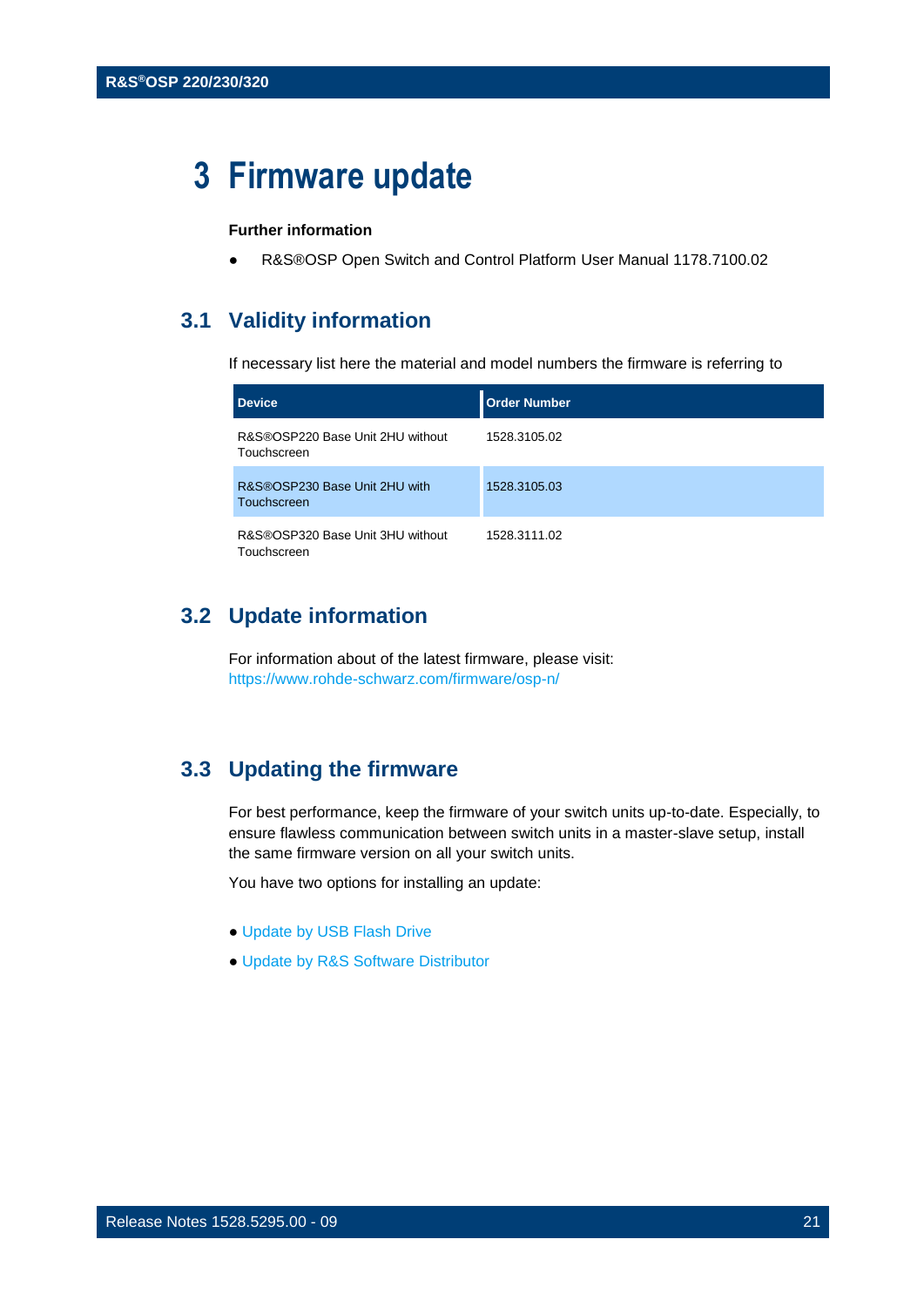#### **3.3.1 Update via USB Flash Drive**

<span id="page-21-0"></span>For installing new firmware on a single R&S OSP via an USB flash drive, perform the following steps:

- 1. Download the setup file of the latest firmware ("osp-firmware-x.xx.**rsu**", where x.xx is the version) from www.rohde-schwarz.com/firmware/osp-n to your PC.
- 2. Copy the osp-firmware-x.xx.**rsu** file to a USB flash drive connected to your computer.
- 3. Remove the USB flash drive from your computer.
- 4. Connect the USB flash drive to the rear-panel USB connector of the R&S OSP.
- 5. In the GUI, select "Configuration" > "General" > "Context Menu" > "Update Firmware Version".



The following dialog opens:

| OSP Configuration - Firmware Update                                                                                             | <b>n</b> TRG                  |  |
|---------------------------------------------------------------------------------------------------------------------------------|-------------------------------|--|
| <b>Update Firmware Version</b>                                                                                                  |                               |  |
| Select a version to install from a connected memory stick<br>or choose an existing version from the internal storage to reboot. |                               |  |
|                                                                                                                                 | Device: MY-USBSTICK           |  |
|                                                                                                                                 | Filename:   osp-firmware-1.22 |  |
|                                                                                                                                 |                               |  |

In this example, the USB flash drive with name  $MY-UBBSTICK$  contains the firmware update file osp-firmware-1.22.rsu.

**Note:** If the firmware update dialog does not open in the "WebGUI" on your remote PC, hit the function key [F5] to refresh the page.

6. If the flash drive contains several firmware **.rsu** files, select the firmware version that you want to install.

**Note:** If you select the "Device" = "Internal Storage" and then select a firmware version that is available there, the switch unit reboots with this firmware version, instead of updating the firmware.

**Note:** If you select the same firmware version that is currently running, updating the firmware is aborted automatically. A device message informs you that this firmware version cannot be installed.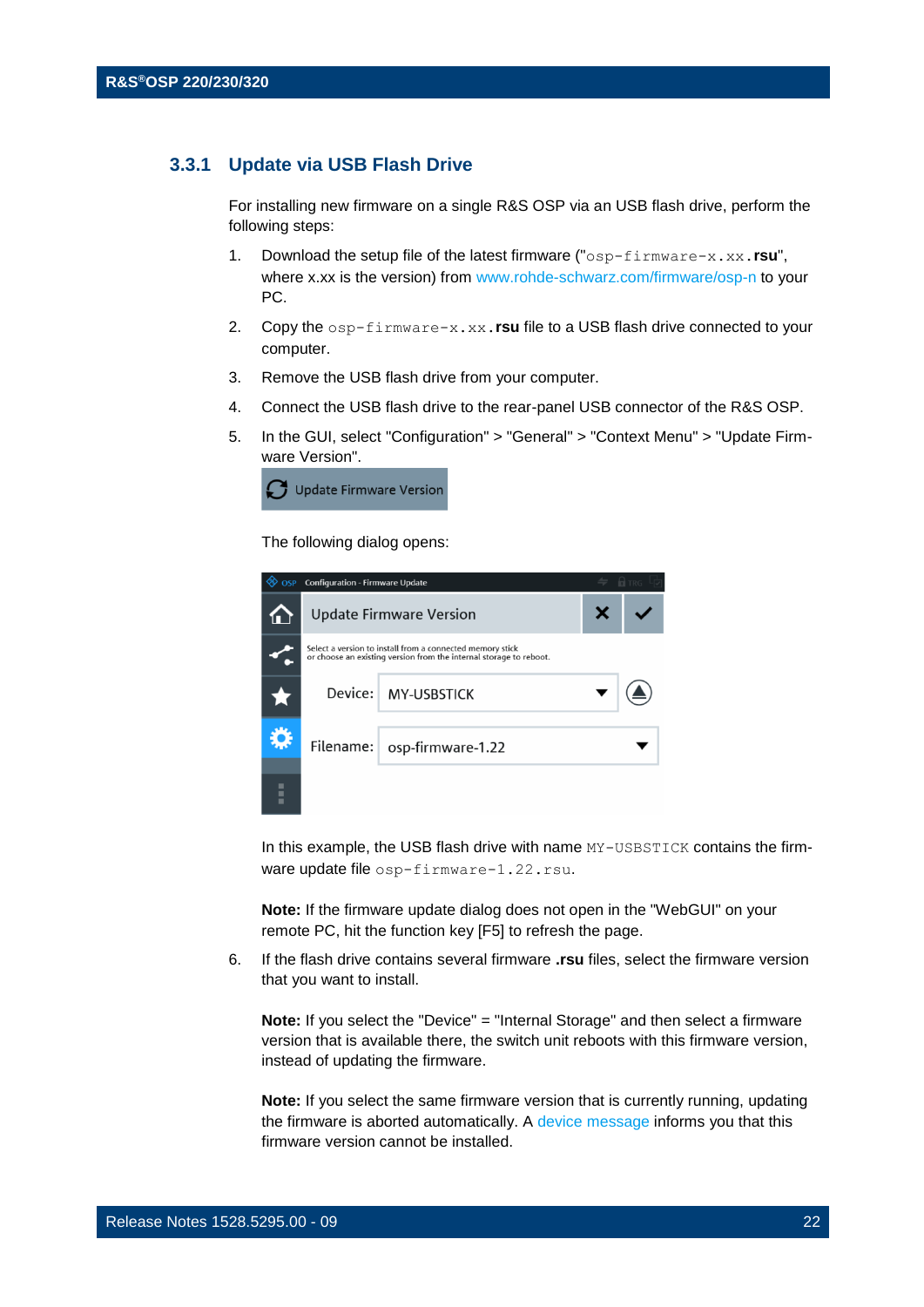- 7. If you do not want to install any firmware, you can click the "Cancel" button  $\blacksquare$  to return to the "Configuration" dialog.
- 8. Otherwise, to install the selected firmware from the USB flash drive, click the "OK" button  $\blacktriangleright$  in the top right corner of the dialog. The following message comes up: "You have selected a firmware version for

installation. The firmware currently running will be terminated and the selected version will be started now. Do you really want to proceed?"



- 9. Confirm with "OK" or "Cancel" the updating procedure.
- 10. Wait during the updating procedure is running. If you observe this procedure in the "WebGUI" on your remote PC, ignore the following screens:



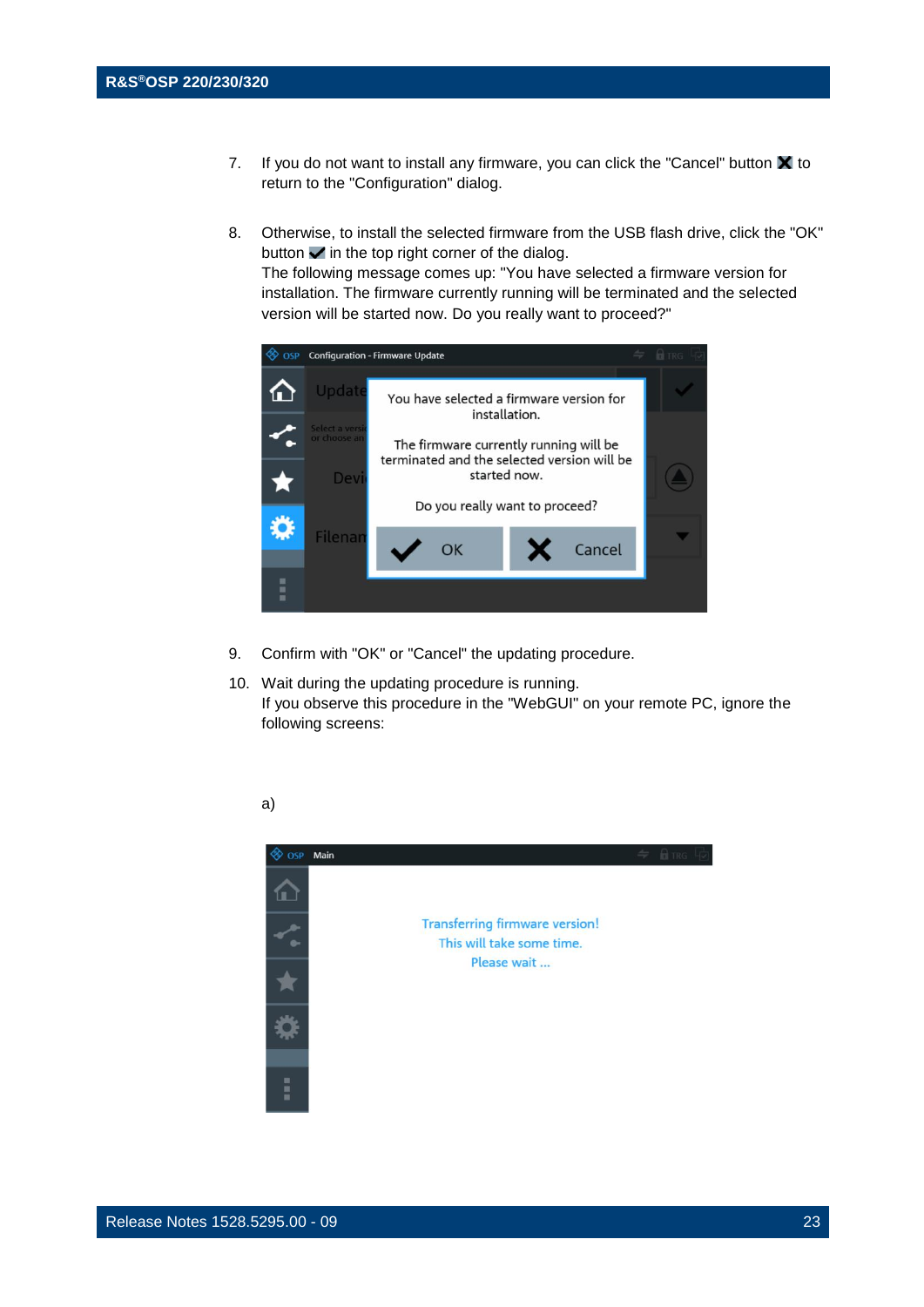b)





When the installation is completed, the device connection recovers automatically.

**Note:** The touchscreen shows different displays during the installation procedure.

- 11. After a successful installation, the Main dialog is displayed.
- 12. The newly installed firmware version is active.
- 13. Optionally click the Device Information button  $\bullet$  to check the currently installed firmware version.
- 14. Before removing the USB storage device, return to the "Update Firmware Version" dialog.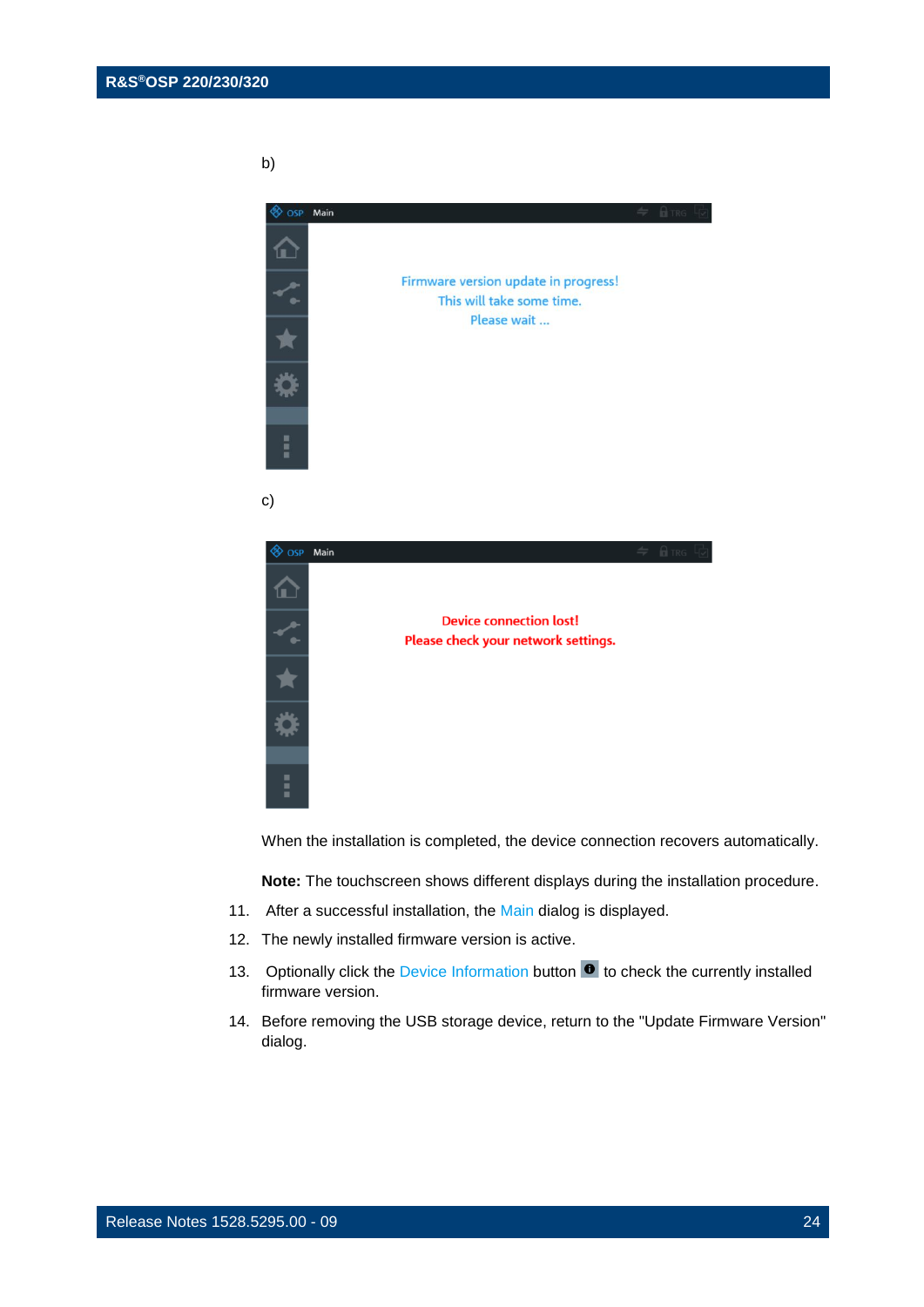15. Click the eject button on the right-hand side of the "Device" selection field:



The following message comes up: **"Safe To Remove Hardware"**. "The device '<devicename>' can now be safely removed."



- 16. Remove the USB flash drive from the rear USB port.
- <span id="page-24-0"></span>17. Click "Close" to confirm this message.

#### **3.3.2 Update by R&S Software Distributor**

To install new firmware on **several** R&S OSP switch units simultaneously, you can use the **"R&S Software Distributor**".

For installation, proceed as follows:

- 1. Download the setup file of the latest firmware ("osp\_firmware\_update\_x.xx.**exe**", where x.xx is the version) from [http://www.rohde-schwarz.com/firmware/osp-](http://www.rohde-schwarz.com/firmware/osp)n to your PC.
- 2. Connect both the PC and your switch units to the LAN.
- 3. Open the "Windows Explorer".
- 4. Go to the folder with the download of "osp\_image\_update\_x.xx.exe".
- 5. Start the setup file .The "R&S Software Distributor" opens up.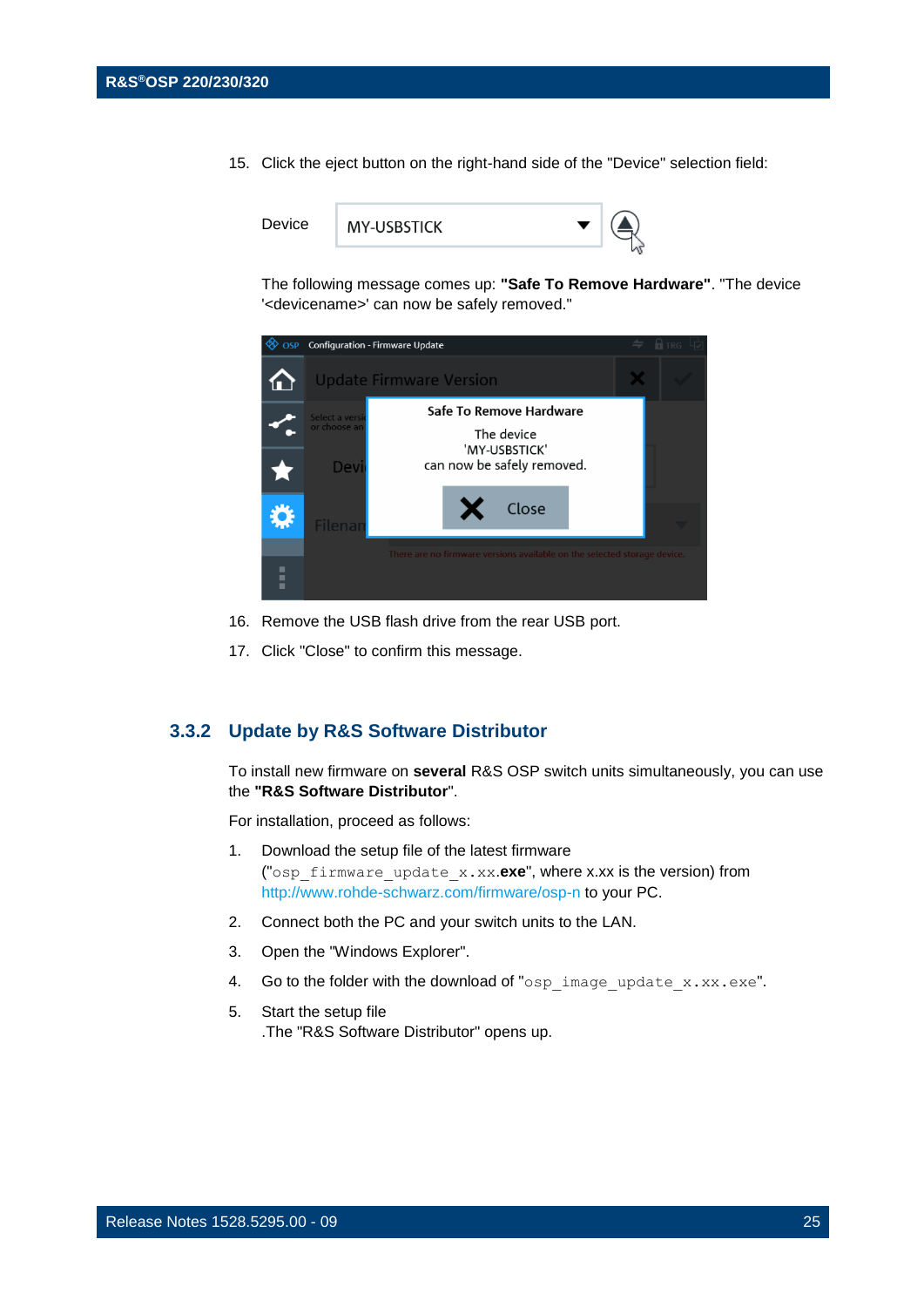

In this example, the firmware version is "1.00". Note that you cannot deselect "Remote Installation".

6. Click "Next >".

The "Packages" dialog shows all firmware packages available for setup.

| R&S Software Distributor                           |                | $\Box$ X<br>-- |
|----------------------------------------------------|----------------|----------------|
| Packages<br>Please select your packages to install |                |                |
| OSP firmware [1.00]<br>— Ø OSP firmware            |                | Info           |
|                                                    |                | Options        |
|                                                    |                |                |
| < Back                                             | Exit<br>Next > | Help           |

The osp-image-x.xx.exe files only contain "OSP firmware".

- 7. Click "Next >" to confirm without changes.
- 8. Wait for an update of the "Device List" dialog. The dialog shows all R&S OSP devices available in the network: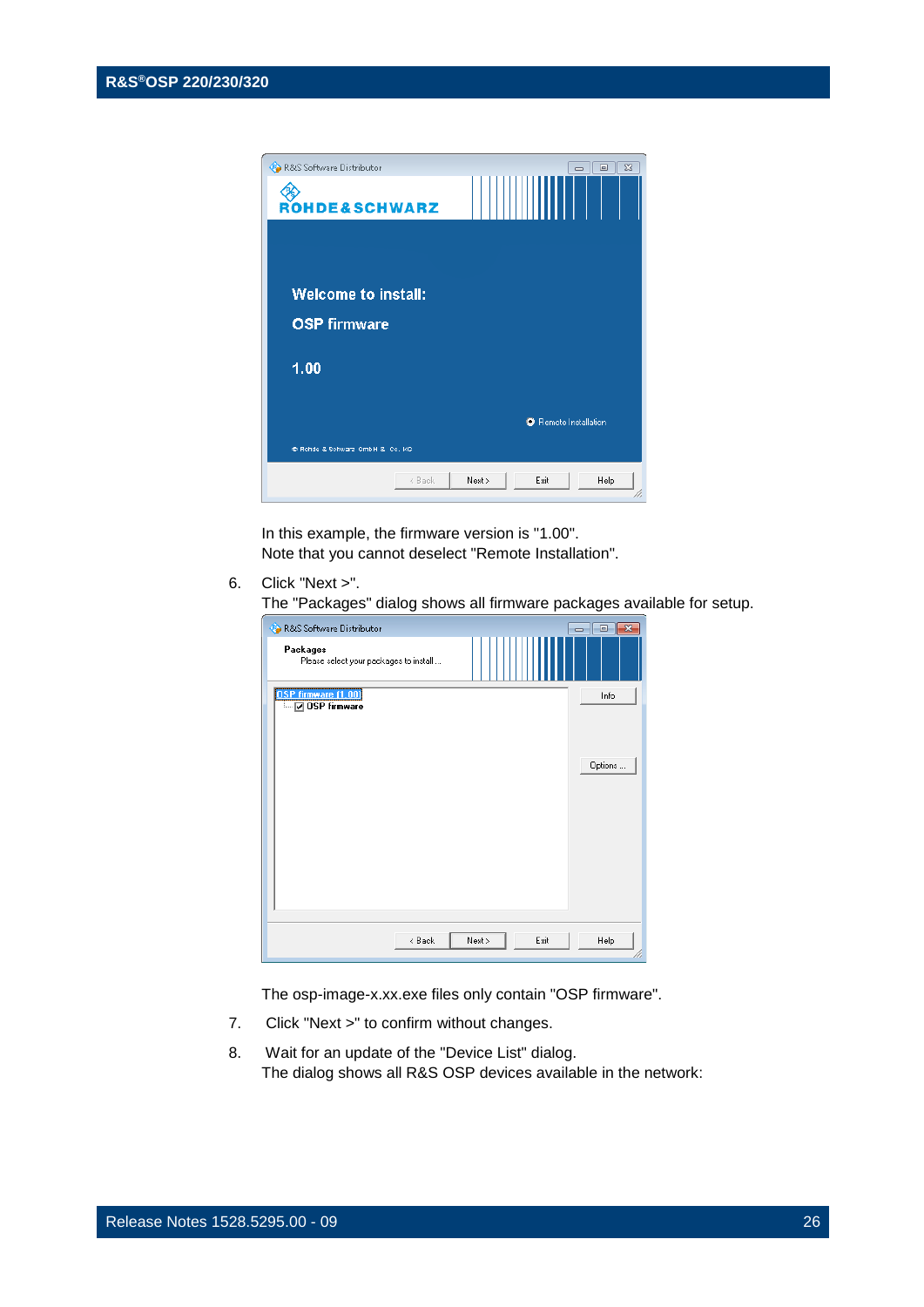| R&S Software Distributor                                |            |         |                  | $\overline{\phantom{a}}$ $\overline{\phantom{a}}$<br>  x |
|---------------------------------------------------------|------------|---------|------------------|----------------------------------------------------------|
| <b>Device List</b><br>Please select your target devices |            |         |                  |                                                          |
| Device<br>ž.                                            | Serial No. | Version | Status           | Scan<br>verbose                                          |
| OSP230                                                  | 100003     | 0.90    | remote connected | Rescan                                                   |
|                                                         |            |         |                  | Report                                                   |
|                                                         |            |         |                  | Options                                                  |
|                                                         |            |         |                  | Device Group:                                            |
|                                                         |            |         |                  | DEFAULT                                                  |
|                                                         |            |         |                  |                                                          |
| Ш<br>₫                                                  |            |         |                  | Þ                                                        |
| One R&S Device found.                                   |            |         |                  | Send Log                                                 |
|                                                         |            | < Back  | Exit<br>Install  | Help                                                     |

In the example in Figure 8-5, only one R&S OSP230 is remotely connected and available for firmware update. The device has the serial number 100003, and the currently installed firmware version is "0.90".

9. In the list, tick the checkboxes of all devices that you want to update.

| <b>Co</b> R&S Software Distributor<br><b>Device List</b> |                                   |                          |      | $\begin{array}{c c c c c c} \hline \multicolumn{3}{c }{\mathbf{C}} & \multicolumn{3}{c }{\mathbf{X}} \end{array}$ |
|----------------------------------------------------------|-----------------------------------|--------------------------|------|-------------------------------------------------------------------------------------------------------------------|
|                                                          | Please select your target devices |                          |      |                                                                                                                   |
| Device                                                   | Serial No.<br>ž.                  | Version<br>Status        |      | Scan<br>verbose                                                                                                   |
| <b>O</b> CSP230                                          | 100003                            | 0.90<br>remote connected |      | Rescan                                                                                                            |
|                                                          |                                   |                          |      | Report                                                                                                            |
|                                                          |                                   |                          |      | Options                                                                                                           |
|                                                          |                                   |                          |      | Device Group:                                                                                                     |
|                                                          |                                   |                          |      | DEFAULT                                                                                                           |
|                                                          |                                   |                          |      |                                                                                                                   |
|                                                          |                                   |                          |      |                                                                                                                   |
| ∢                                                        | ш                                 |                          | k    |                                                                                                                   |
| One R&S Device found.                                    |                                   |                          |      | Send Log                                                                                                          |
|                                                          | < Back                            | Install                  | Exit | Help                                                                                                              |

10. Click "Install>"

The "R&S Software Distributor" starts the setup.

You can monitor the progress (percentage of installation) in the dialog's "Status" column.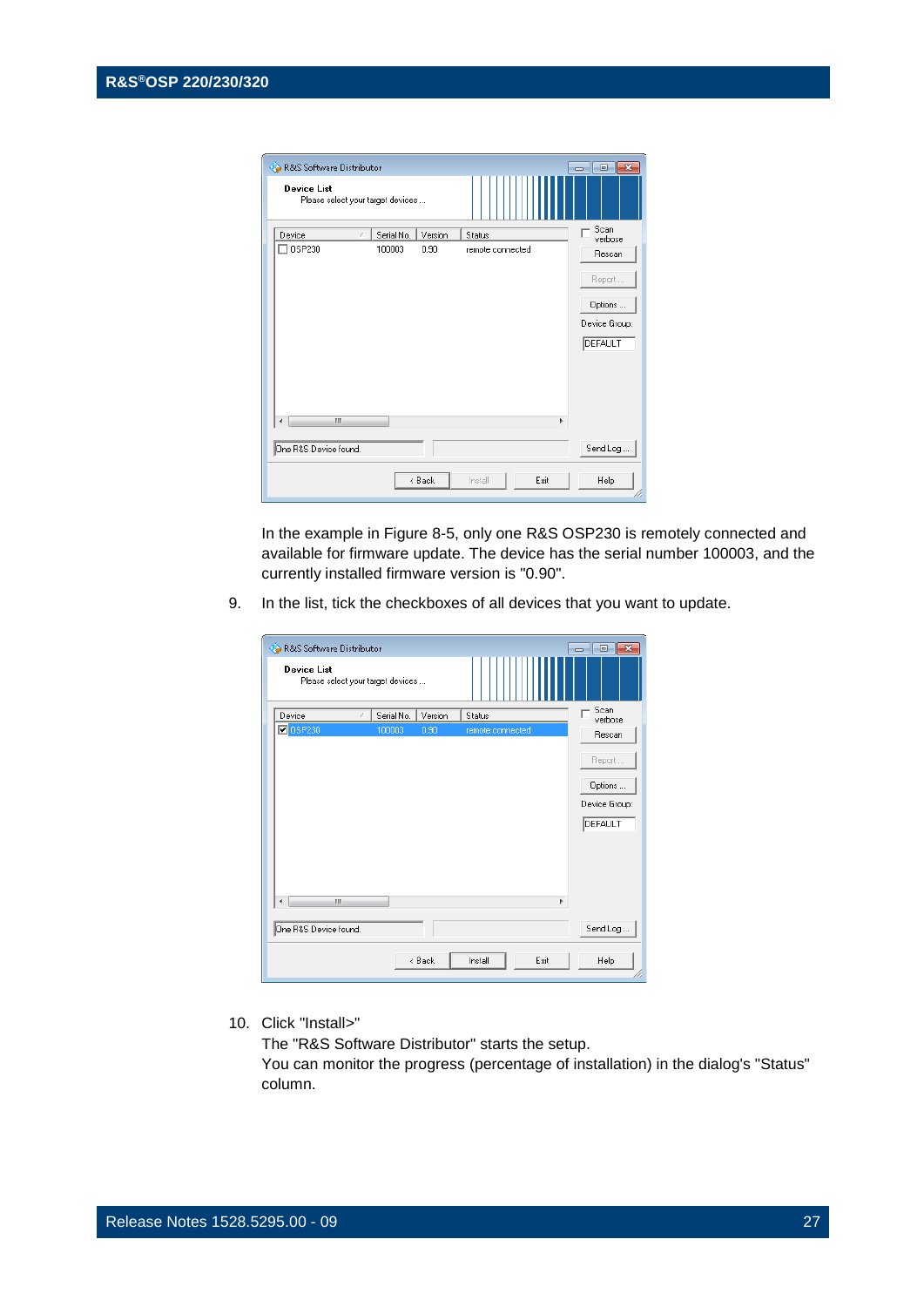| R&S Software Distributor |                                   |                     | ⊩х<br>$\Box$<br>- |
|--------------------------|-----------------------------------|---------------------|-------------------|
| <b>Device List</b>       | Please select your target devices |                     |                   |
| Device                   | Serial No.<br>Version<br>š.       | Status              | Scan<br>verbose   |
| <b>D</b> 0SP230          | 100003<br>0.90                    | Copy (11%) : Binary | Rescan            |
|                          |                                   |                     | Report            |
|                          |                                   |                     | Options           |
|                          |                                   |                     | Device Group:     |
|                          |                                   |                     | DEFAULT           |
|                          |                                   |                     |                   |
|                          |                                   |                     |                   |
| Ш                        |                                   |                     | r                 |
| One R&S Device found.    |                                   |                     | Send Log          |
|                          | < Back                            | Install             | Exit<br>Help      |

The setup has finished, when the status changes to "Ready: ..."

| R&S Software Distributor                                | $-x$<br><u>- 01</u>                  |
|---------------------------------------------------------|--------------------------------------|
| <b>Device List</b><br>Please select your target devices |                                      |
| Device<br>Serial No.<br>Version<br>Status               | Scan<br>verbose                      |
| <b>D</b> OSP230<br>100003<br>0.90                       | Ready: see report for deta<br>Rescan |
|                                                         | Report                               |
|                                                         | Options                              |
|                                                         | Device Group:                        |
|                                                         | DEFAULT                              |
| Ш<br>∢                                                  | Þ                                    |
| One R&S Device found.                                   | Send Log                             |
| Install<br>< Back                                       | Exit<br>Help                         |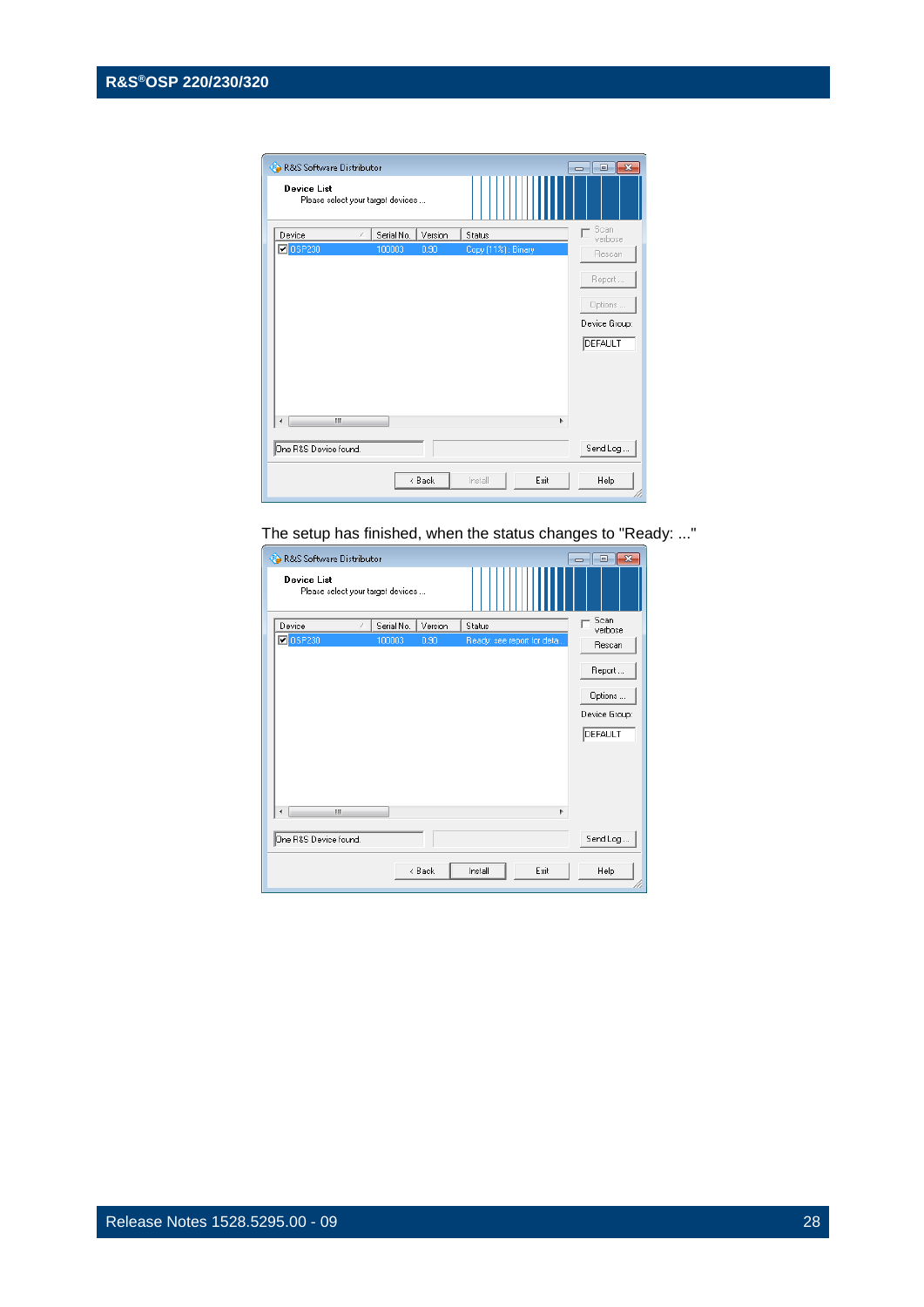11. Optionally, click "Report ..." to see installation details:

| Report<br>-0-                                                   | c |  |
|-----------------------------------------------------------------|---|--|
| Installation result for device: OSP230,1528.3105k03/100003,0.90 | ۸ |  |
| Data file: OSP firmware Version: 1.00 was installed.            |   |  |
|                                                                 |   |  |
|                                                                 |   |  |
|                                                                 |   |  |
|                                                                 |   |  |
| $\overline{A}$                                                  |   |  |
| Close                                                           |   |  |

- 12. Close the "Report" dialog.
- 13. Click "Exit" to close the "R&S Software Distributor" on your PC. Normally each updated device reboots automatically (typically without interrupting the fan). Do not power off the R&S OSP before having restarted.

14. If the firmware update includes an FPGA update (which is not necessarily obvious), the device does not restart automatically. Instead of rebooting, the device shuts down to standby mode. In this case, push the [**Pwr**] button to restart the device manually

The updated devices now operate with the new firmware version